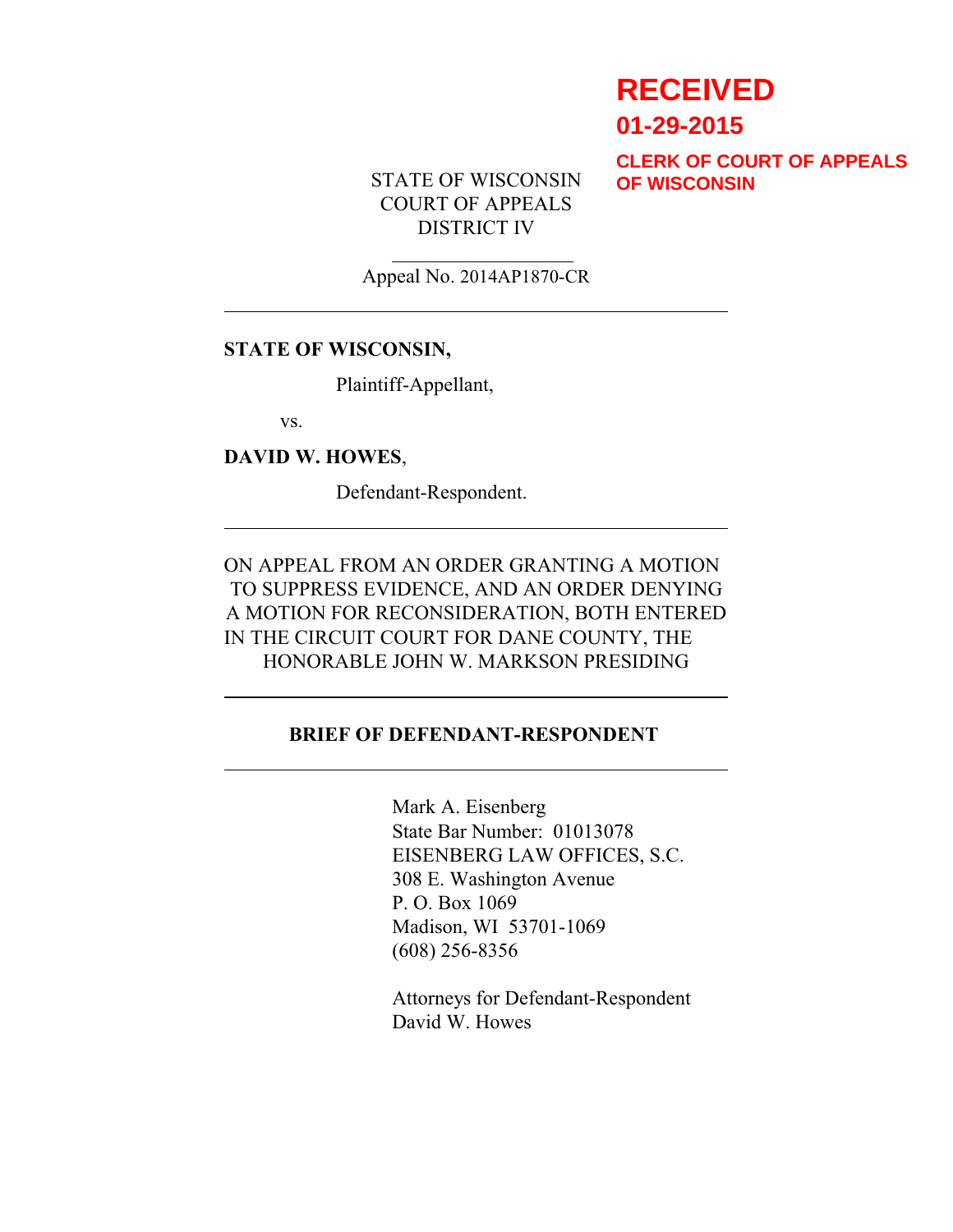## TABLE OF CONTENTS

**Page**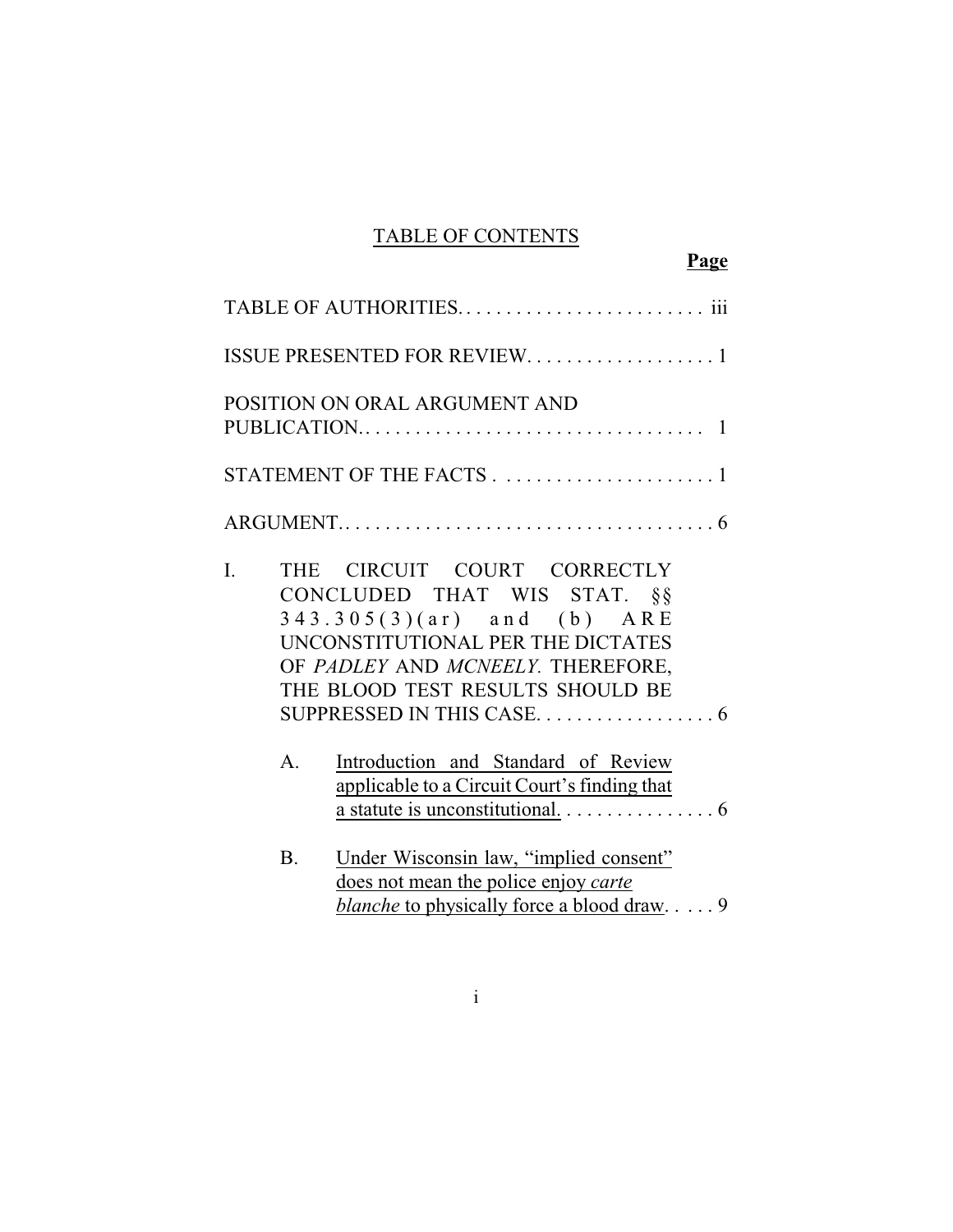| $\mathbf{C}$ . | Wis. Stat. $\S$ § 343.305(3)(ar) and (b) create   |
|----------------|---------------------------------------------------|
|                | a per se rule permitting a warrantless            |
|                | search in the absence of any valid                |
|                | exception to the warrant rule, <i>i.e.</i> actual |
|                | consent or exigent circumstances, in              |
|                | violation of <i>McNeely</i> and therein, the      |
|                |                                                   |
|                |                                                   |
|                |                                                   |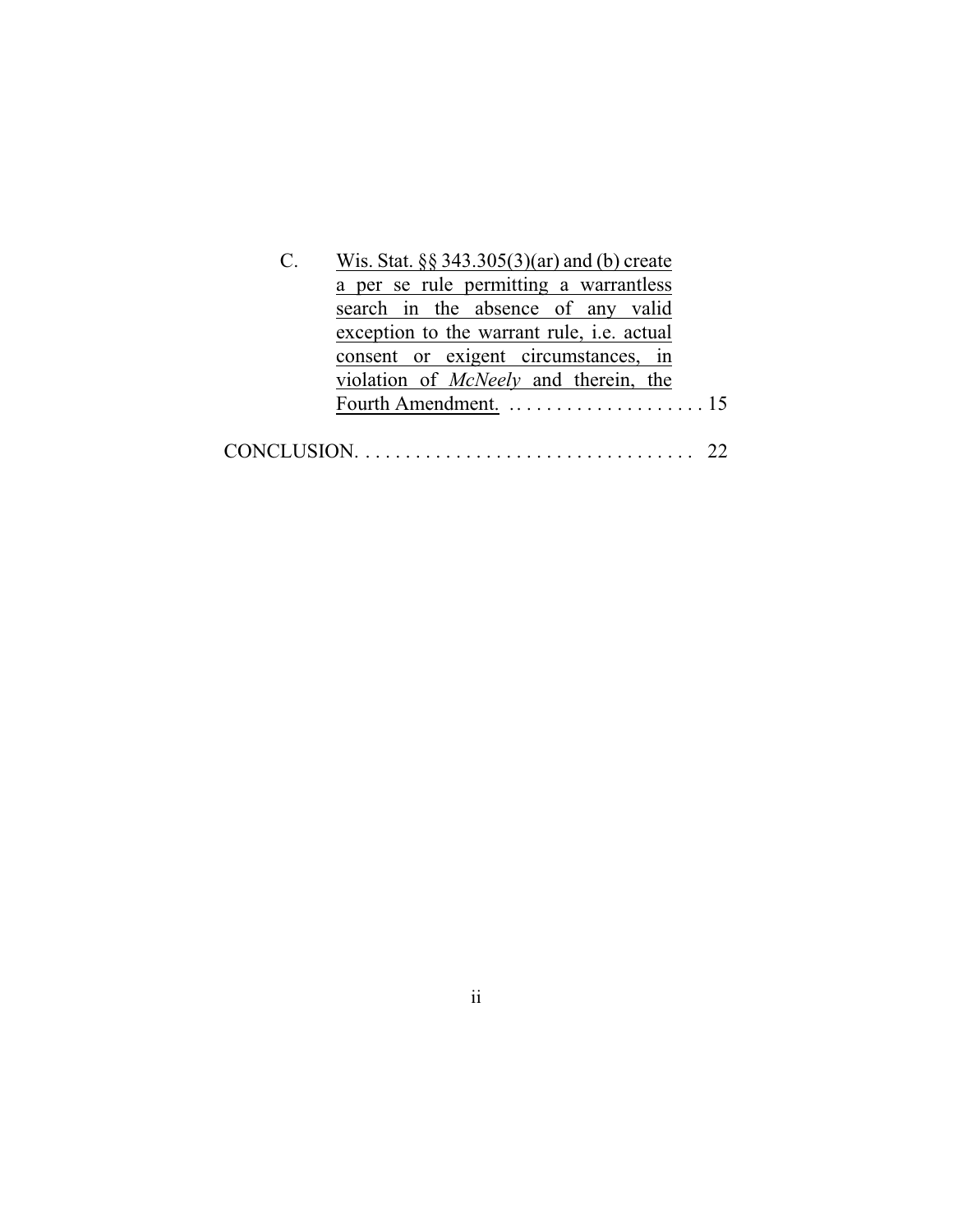## TABLE OF AUTHORITIES

| Cases<br>Page                                                                                                               |
|-----------------------------------------------------------------------------------------------------------------------------|
| In Interest of Hezzie R., 219 Wis.2d 848, 580 N.W.2d                                                                        |
| Missouri v. McNeely, 133 S.Ct. 1552, 185 L.Ed.2d<br>$696 (2013) \ldots$ $3, 5, 6, 8, 9, 10, 14, 15, 16, 17, 18, 19, 20, 21$ |
| Schmerber v. California, 384 U.S. 757, 88 S.Ct. 1826                                                                        |
| State v. Bohling, 173 Wis.2d 529 (1993) 17                                                                                  |
| <i>State v. Disch</i> , 129 Wis.2d 225, 385 N.W.2d (1986) 18                                                                |
|                                                                                                                             |
| State v. Krajewski, 2002 WI 97, 255 Wis.2d 98,                                                                              |
| State v. Neitzel, 95 Wis.2d 191, 289 N.W.2d 828                                                                             |
| State v. Ninham, 2011 WI 33, 333 Wis.2d 335, 797                                                                            |
| State v. Padley, 2014 WI App 65, 354 Wis.2d 545,<br>849 N.W.2d 867 5, 6, 7, 8, 9, 10, 11, 12, 13, 14, 16, 18, 21            |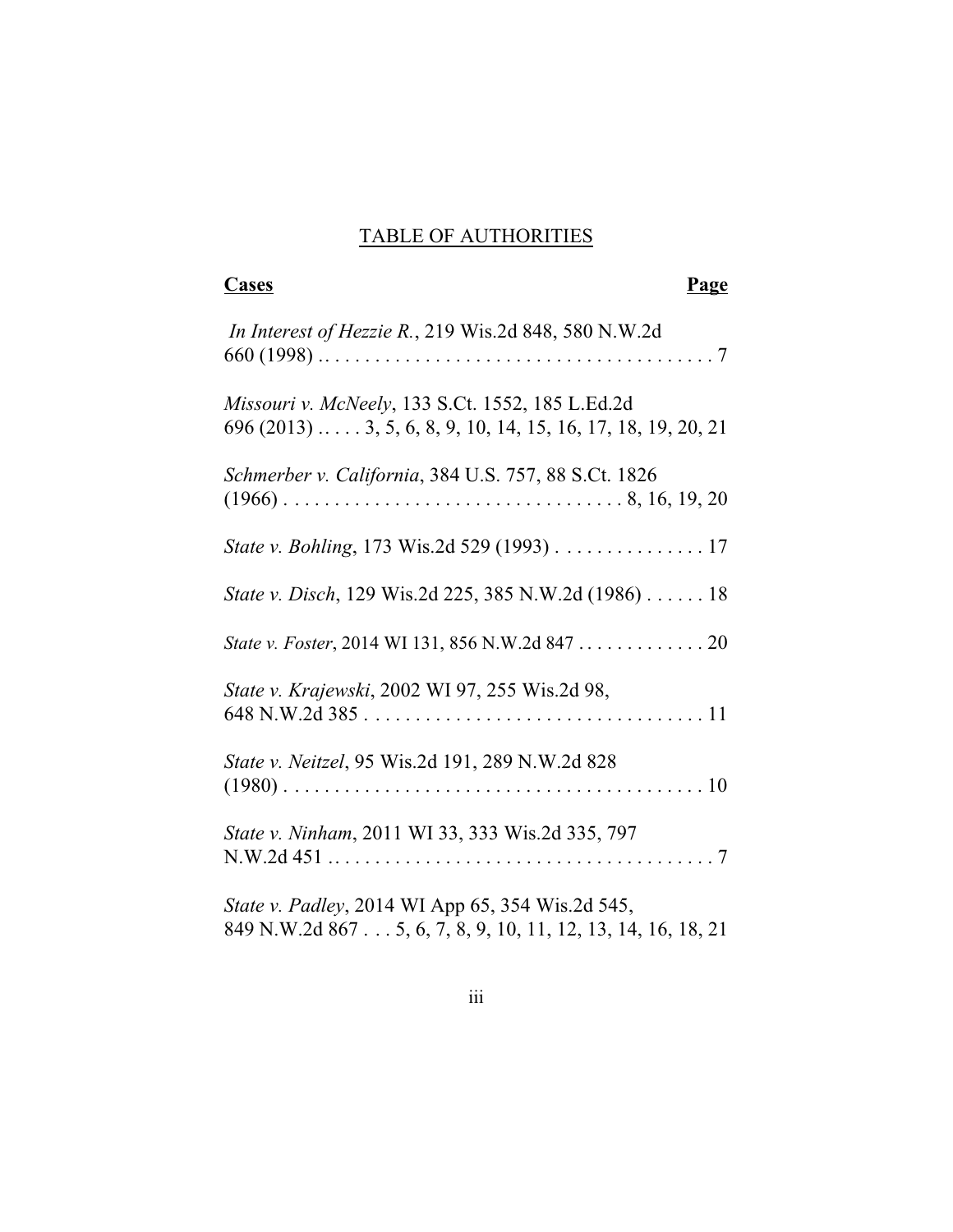| State v. Piddington, 2000 WI App 44, 233 Wis.2d 257,       |
|------------------------------------------------------------|
| State v. Reese, 353 Wis.2d 266 (2014) 17, 20               |
| State v. Smith, 2010 WI 16, 323 Wis.2d 377, 780            |
| <i>State v. Wintlend, 2002 WI App 314, 258 Wis.2d 875,</i> |

## **Statutes**

| $\ldots$ 1, 4, 6, 7, 8, 10, 11, 12, 13, 15, 17, 18, 21 |
|--------------------------------------------------------|
|                                                        |
|                                                        |
|                                                        |
|                                                        |
|                                                        |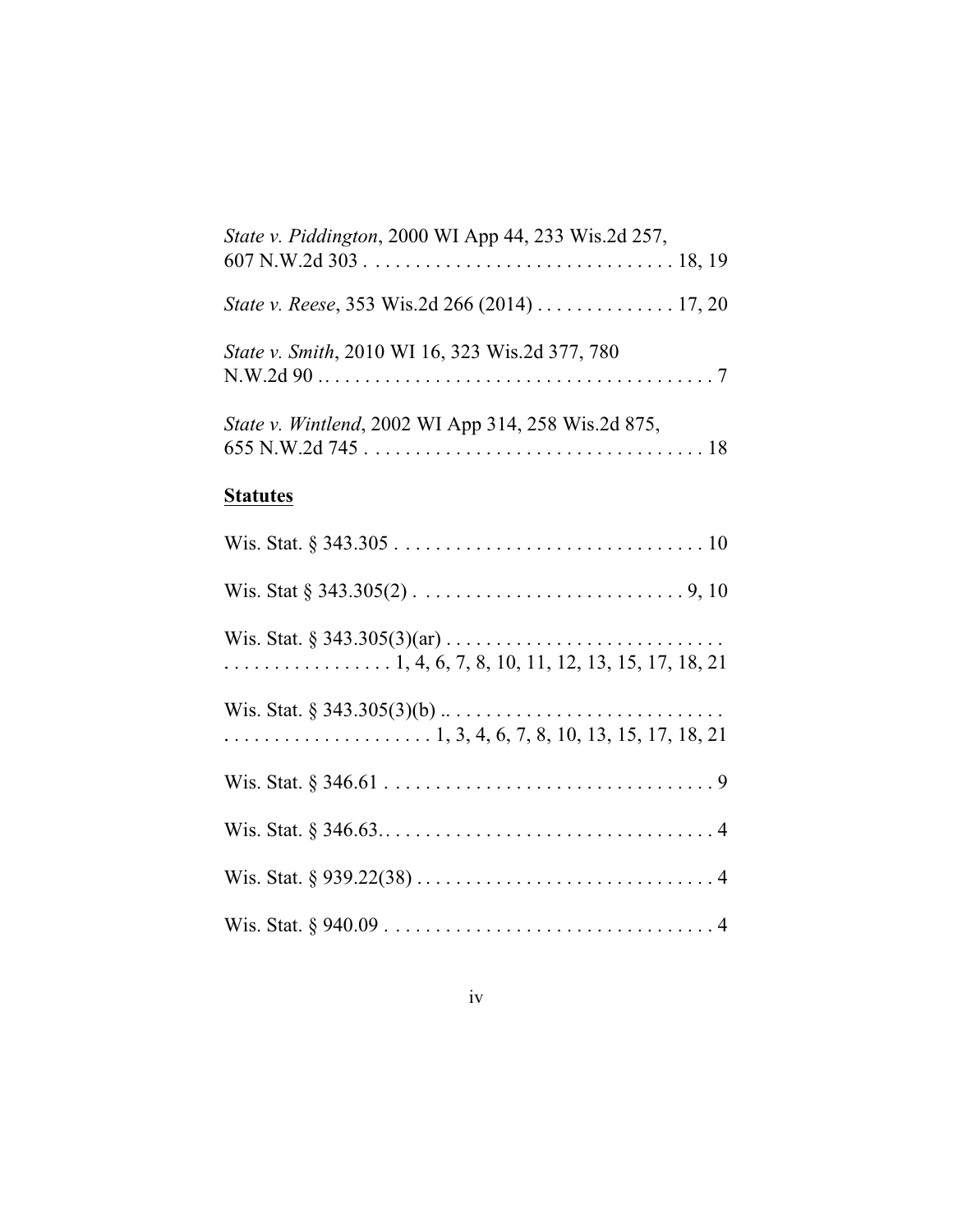# **Other Materials**

| United States Constitution, Fourth Amendment<br>$\ldots \ldots \ldots \ldots \ldots 3, 5, 7, 8, 9, 13, 15, 16, 17, 18, 19, 21, 22$ |
|------------------------------------------------------------------------------------------------------------------------------------|
| United States Constitution, Fifth Amendment 19                                                                                     |
| United States Constitution, Fourteenth Amendment 19                                                                                |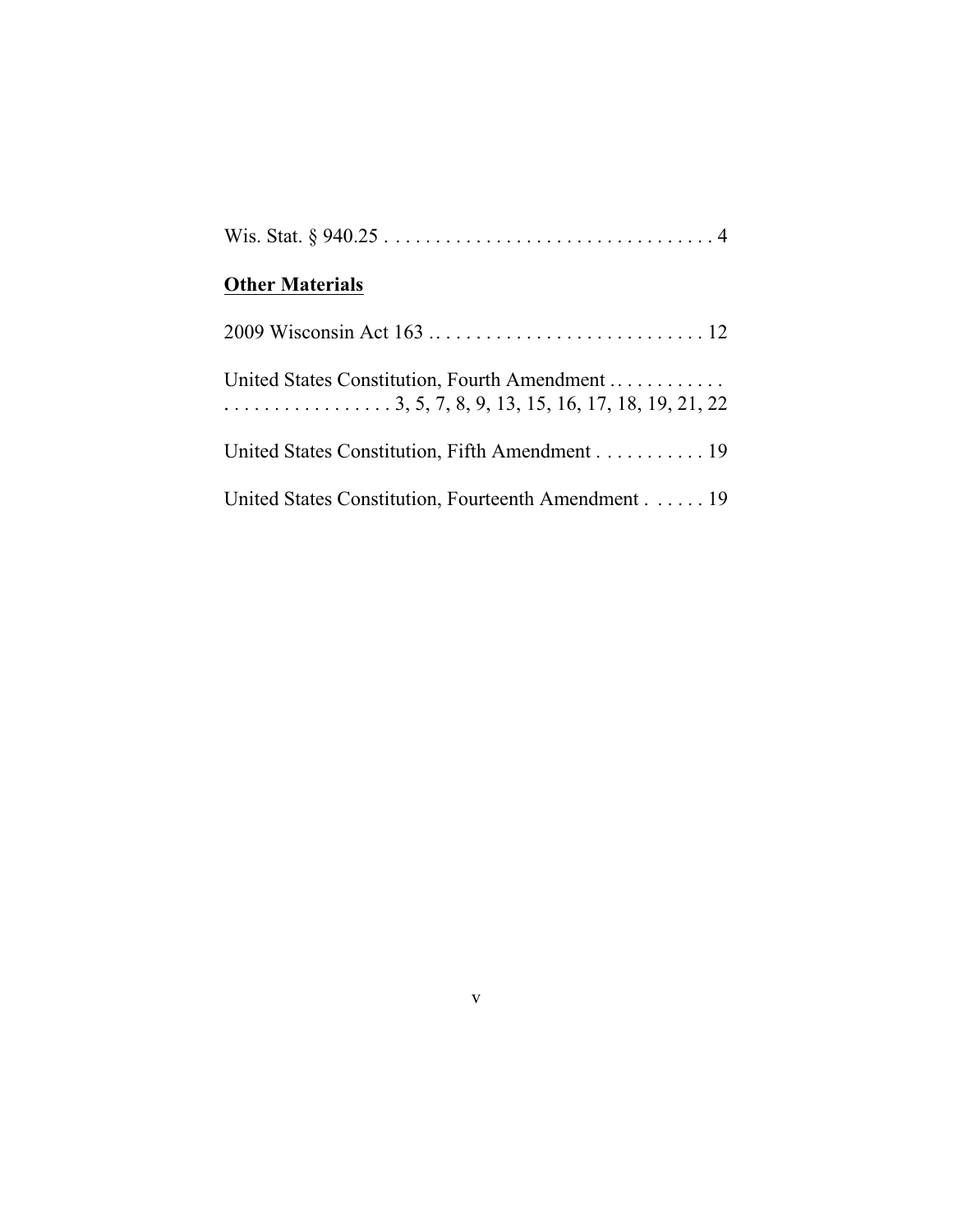## STATE OF WISCONSIN COURT OF APPEALS DISTRICT IV

 $\mathcal{L}_\text{max}$  , where  $\mathcal{L}_\text{max}$ Appeal No. 2014AP1870-CR

#### **STATE OF WISCONSIN,**

Plaintiff-Appellant,

vs.

**DAVID W. HOWES**,

Defendant-Respondent.

ON APPEAL FROM AN ORDER GRANTING A MOTION TO SUPPRESS EVIDENCE, AND AN ORDER DENYING A MOTION FOR RECONSIDERATION, BOTH ENTERED IN THE CIRCUIT COURT FOR DANE COUNTY, THE HONORABLE JOHN W. MARKSON PRESIDING

## **BRIEF OF DEFENDANT-RESPONDENT**

Mark A. Eisenberg State Bar Number: 01013078 EISENBERG LAW OFFICES, S.C. 308 E. Washington Avenue P. O. Box 1069 Madison, WI 53701-1069 (608) 256-8356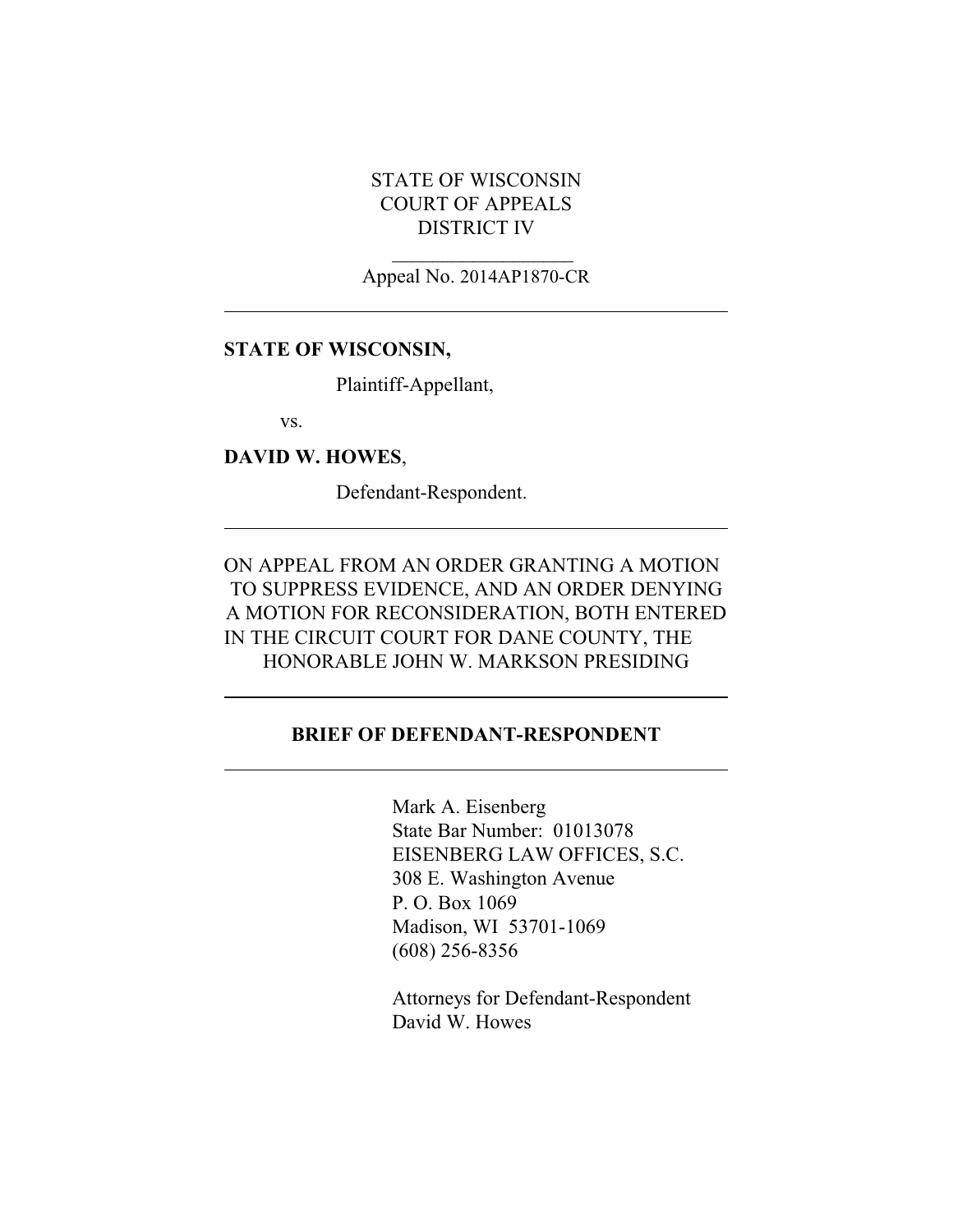#### **ISSUE PRESENTED FOR REVIEW**

Whether the Circuit Court erred in concluding that Wis. Stat. §§ 343.305(3)(ar) and (b) are unconstitutional insofar as they create an irrebuttable presumption that an incapacitated person has consented to a blood draw and therein permit a law enforcement officer to order a blood draw without a warrant where no exigent circumstances or other identifiable exception to the warrant requirement exists.

#### **POSITION ON ORAL ARGUMENTANDPUBLICATION**

The defendant-respondent requests the opportunity to present oral argument if the Court finds that the parties' positions require further elucidation and/or to clear up any specific questions that the Court may have that were unanticipated or unaddressed by the parties in their briefs. The defendant-respondent joins the State's position on publication, and believes it will be warranted and necessary to clarify the workings and application of the implied consent law in the context presented here.

#### **STATEMENT OF THE FACTS**

On July 7, 2013, Deputy Robert Schiro of the Dane County Sheriff's Department responded to the scene of a motorcycle crash had occurred on Highway 14 in the Town of Middleton. (R.37:6). The dispatch call came at 9:20 p.m. and indicated that it appeared that the motorcycle operator had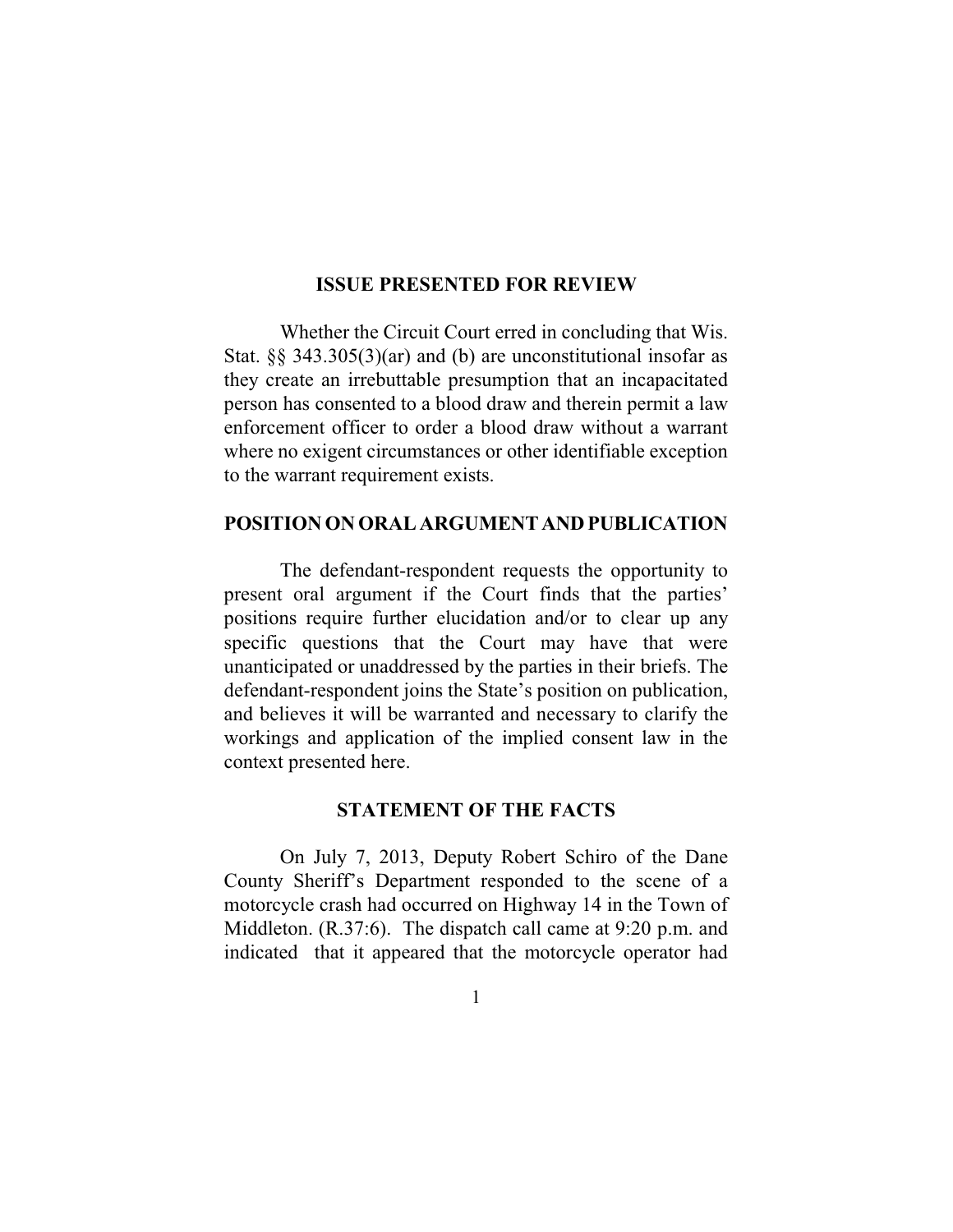collided with a deer, throwing him from his motorcycle. (R.37:6-7). Dispatch reported that the operator of the motorcycle was unconscious at the scene. (R.37:6-7).

When Deputy Schiro arrived on the scene, he observed that Middleton EMS were present. (R.37:7). He observed the body of a deer, which was deceased, lying in the westbound lanes of Highway 14. (R.37:7-8). Approximately 40-50 feet west of the deer he noticed the EMS attending to Mr. Howes, the motorcycle operator, surrounded by bystanders. (R.37:8). Per Deputy Schiro's recollection, Howes' motorcycle was approximately 40 feet further west of where he had come to rest. (R.37:9). There were no eyewitnesses to the crash. (R.37:10). The deputy claimed, however, that an unidentified bystander stated that they could smell an odor of intoxicants coming from Mr. Howes. (R.37:10-11). Deputy Schiro did not get close enough to Howes to discern as much for himself. (R.37:10).

At the UW Hospital emergency room, Deputy Schiro spoke with the two EMS workers who had transported Howes to the hospital. (R.37:15-16). One EMT indicated he could smell an odor of intoxicants during the transport to the hospital which appeared to be coming from Mr. Howes. (R.37:16-17). The other EMT stated that he could not smell any odor of intoxicants coming from Mr. Howes. (R.37:17).

Deputy Schiro then entered the emergency room in an attempt to make contact with Mr. Howes, who was being attended to by numerous UW Hospital medical staff. (R.37:17- 18). Mr. Howes was heavily sedated and unconscious. (R.37:18). Deputy Schiro claims that he spoke to a nurse who stated that there was an odor of intoxicants apparent in the room where Howes was located. (R.37:18). The deputy never independently confirmed that any suspicious odor was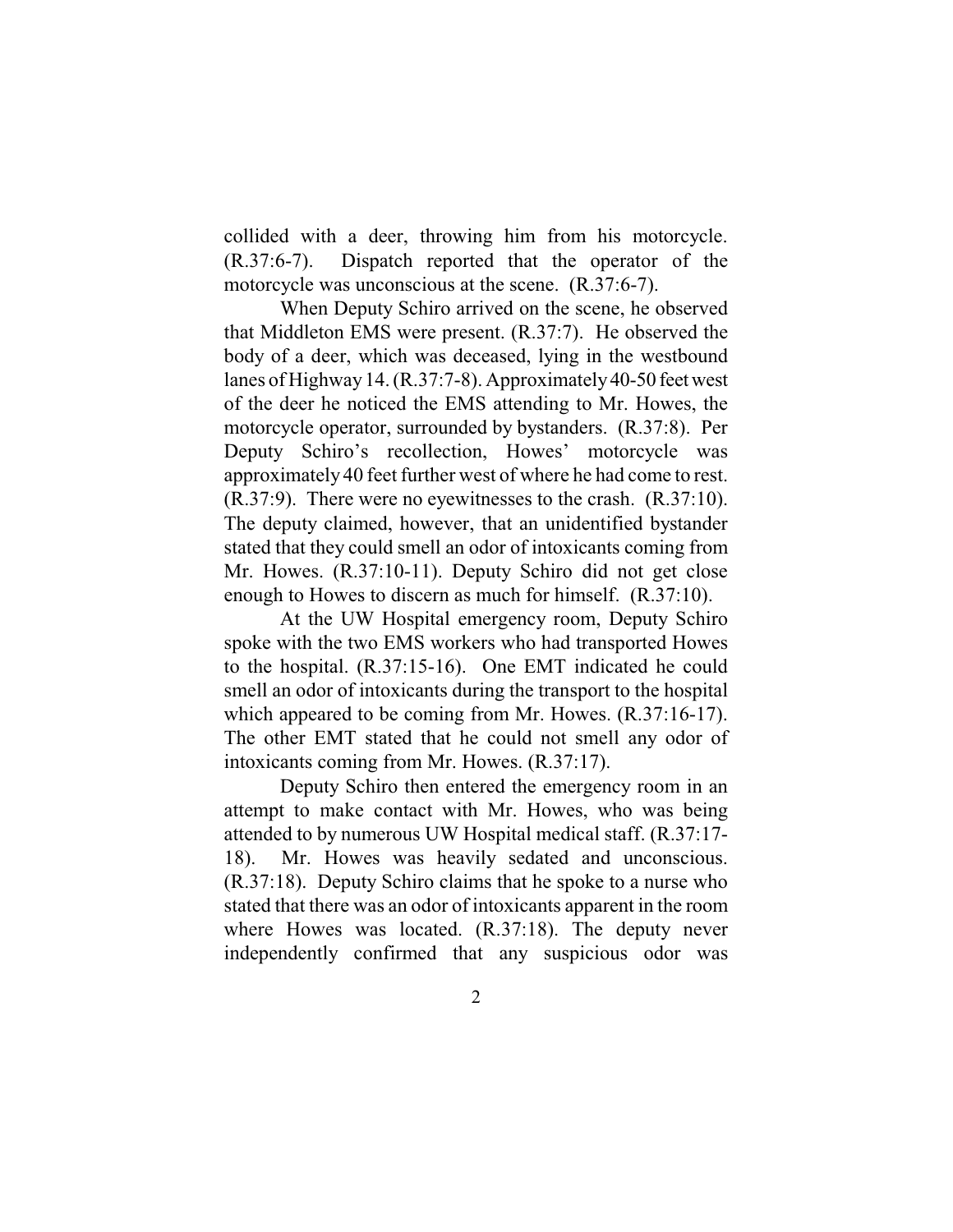emanating from Mr. Howes, though he moved within 2-3 feet of where Mr. Howes was lying. (R.37:19, 25).

Eventually, Deputy Schiro spoke with Mr. Howes' attending physician about the extent of Howes' injuries, noting that Mr. Howes had a breathing tube in his mouth by this time and was surrounded by a substantial amount of medical equipment. (R.37:34-5).

Shortly thereafter, Deputy Schiro decided to arrest Mr. Howes for OWI. At 10:15 p.m., the deputy informed Mr. Howes that he was under arrest. (R.37;19, 31). Mr. Howes was still unconscious and accordingly, could not hear or react to anything the deputy said. (R.37:19). Deputy Schiro claims that he read the "Informing the Accused" form to the unconscious Mr. Howes who, unsurprisingly, did not respond. (R.37:20). Deputy Schiro then asked whether Howes "would submit to an evidentiary chemical test of his blood." (R.37:20). Again, an unconscious Mr. Howes failed to respond. (R.37:20). Deputy Schiro supervised a hospital phlebotomist perform a blood draw at  $11: 17$  p.m.  $(R.37:20-2, 31)$ . There is no dispute as to the fact that Mr. Howes was unconscious for the entirety of these described events.

Ultimately, Howes was formally charged with OWI and PAC. (R.3; 8). He moved to suppress the blood test results on the grounds that there was no probable cause and that the blood draw violated the Fourth Amendment by way of *Missouri v. McNeely*, 133 S.Ct. 1552, 185 L.Ed.2d 696 (2013). (R.17). Mr. Howes supplemented his motion by asserting that the pertinent Wisconsin statute ( $\S$  343.305(3)(b)) authorizing police officers to take blood from unconscious individuals in the absence of a warrant or a showing of exigent circumstances was unconstitutional pursuant to *McNeely* because it precluded a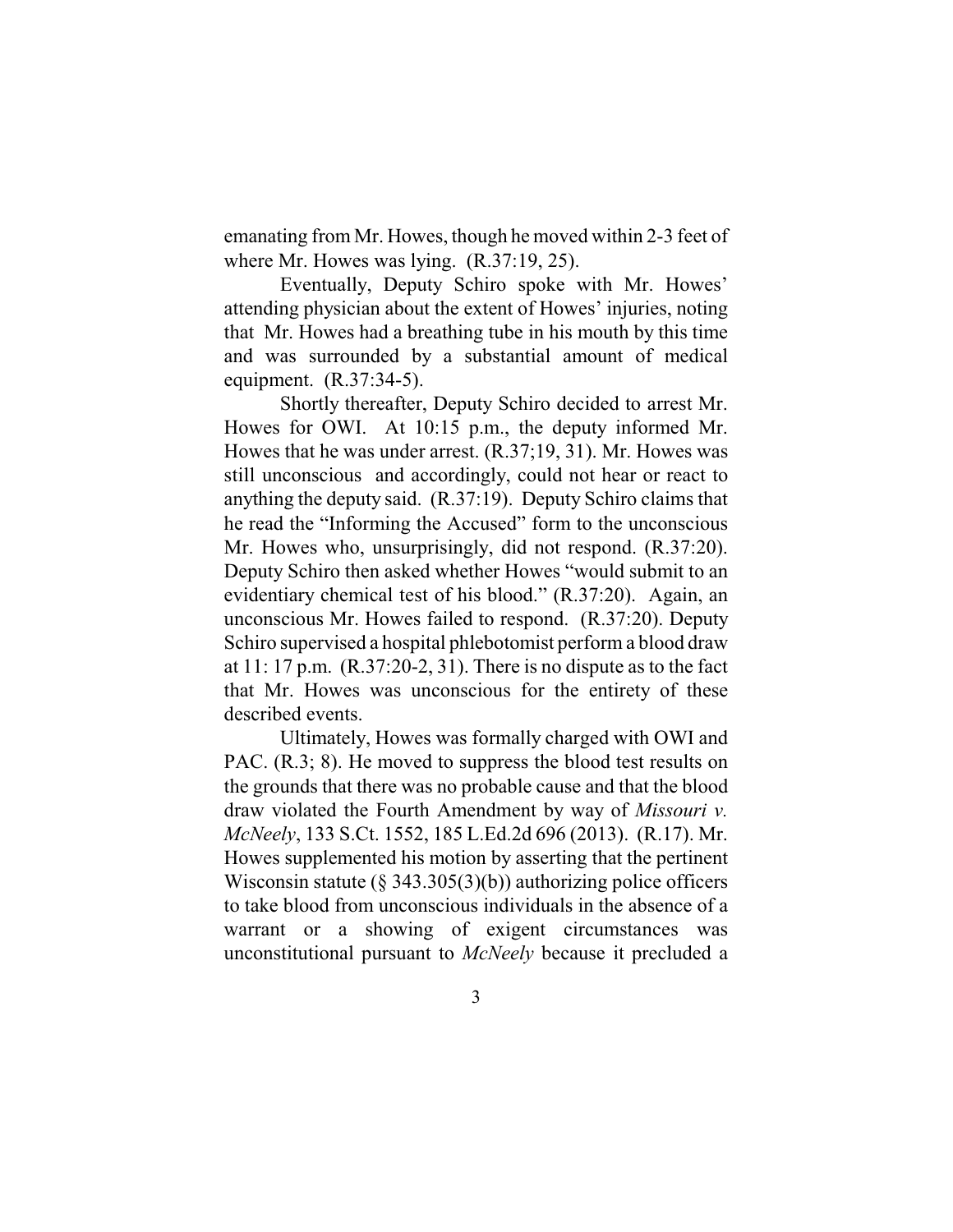"case-by-case" analysis based on the "totality of the circumstances.  $(R.26)$ .<sup>1</sup>

After hearing testimony at a suppression hearing, the Circuit Court concluded that Mr. Howes' arrest was supported by probable cause. (R.37:57-64). The Court also found, however, that  $\S$ § 343.305(3)(ar) and (b), which authorize law enforcement officers to draw blood from unconscious or otherwise incapacitated persons without actual consent, a warrant, or a showing of exigent circumstances, are unconstitutional.  $(R.37:65-9)$ .<sup>2</sup> Accordingly, and because there

<sup>1</sup> Wis. Stat. § 343.305(3)(b) provides:

<sup>2</sup> Wis. Stat. § 343.305(3)(ar) provides:

1. If a person is the operator of a vehicle that is involved in an accident that causes substantial bodily harm, as defined in s. 939.22 (38), to any person, and a law enforcement officer detects any presence of alcohol, a controlled substance, a controlled substance analog or other drug, or a combination thereof, the law enforcement officer may request the operator to provide one or more samples of his or her breath, blood, or urine for the purpose

A person who is unconscious or otherwise not capable of withdrawing consent is presumed not to have withdrawn consent under this subsection, and if a law enforcement officer has probable cause to believe that the person has violated s. 346.63 (1), (2m) or (5) or a local ordinance in conformity therewith, or s. 346.63 (2) or (6) or 940.25, or s. 940.09 where the offense involved the use of a vehicle, or detects any presence of alcohol, controlled substance, controlled substance analog or other drug, or a combination thereof, on a person driving or operating or on duty time with respect to a commercial motor vehicle or has reason to believe the person has violated s. 346.63 (7), one or more samples specified in par. (a) or (am) may be administered to the person.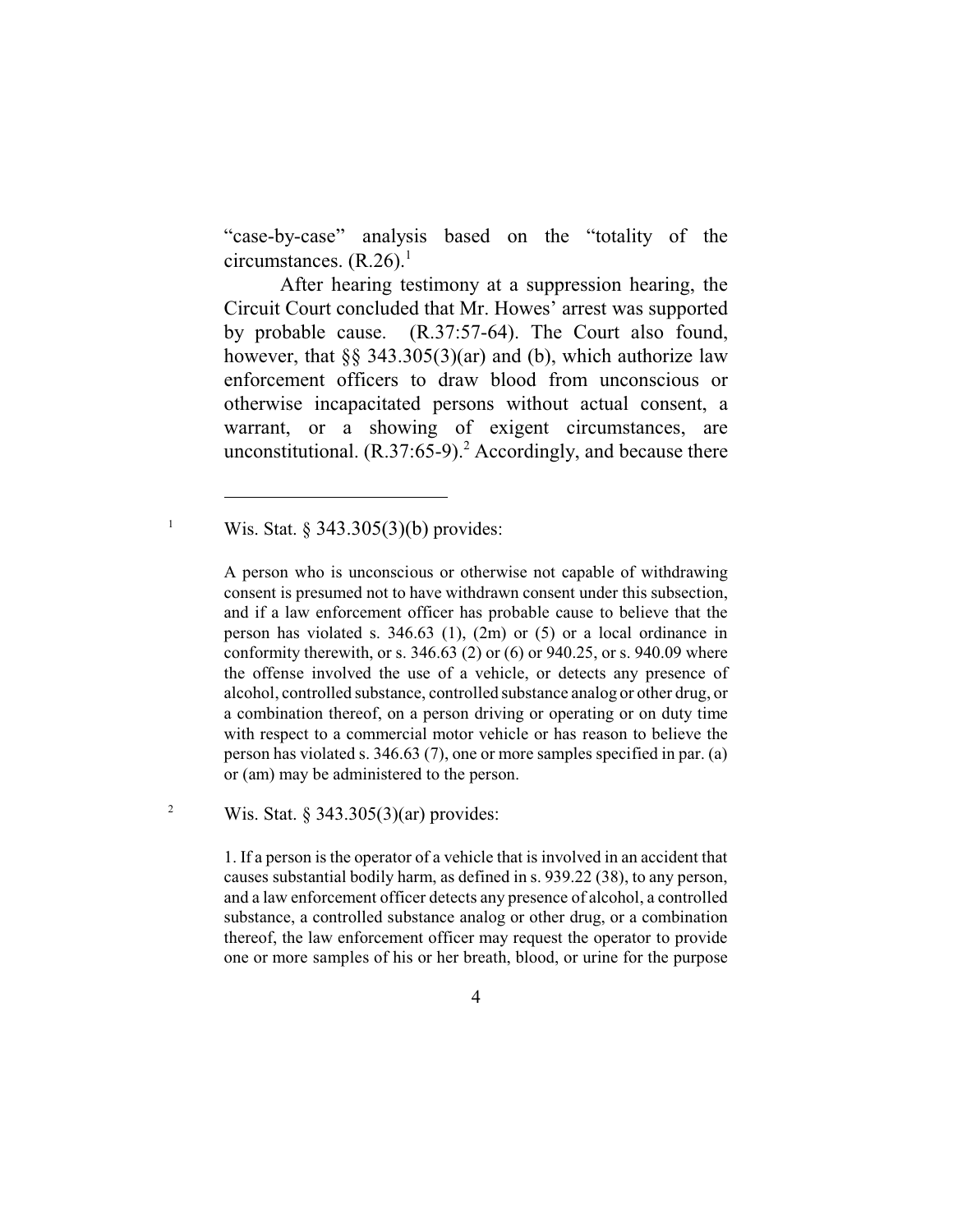were no facts presented indicating exigent circumstances that would otherwise obviate the warrant requirement, the Circuit Court granted Mr. Howes' motion to suppress pursuant to its reading of *McNeely* and *State v. Padley*, 2014 WI App 65, 354 Wis.2d 545, 849 N.W.2d 867. (R.37:65-9).

The State filed a motion for reconsideration with the Circuit Court, attempting to factually distinguish *Padley* and arguing that *McNeely* makes no implications regarding implied consent. (R.29). The Circuit Court denied the motion. (R.31). The State now appeals, asserting that the Circuit Court's conclusions were erroneous, and that "implied consent" constitutes an absolute forfeiture of Fourth Amendment

specified under sub. (2). Compliance with a request for one type of sample does not bar a subsequent request for a different type of sample. A person who is unconscious or otherwise not capable of withdrawing consent is presumed not to have withdrawn consent under this subdivision and one or more samples specified in par. (a) or (am) may be administered to the person. If a person refuses to take a test under this subdivision, he or she may be arrested under par. (a).

<sup>2.</sup> If a person is the operator of a vehicle that is involved in an accident that causes the death of or great bodily harm to any person and the law enforcement officer has reason to believe that the person violated any state or local traffic law, the officer may request the operator to provide one or more samples of his or her breath, blood, or urine for the purpose specified under sub. (2). Compliance with a request for one type of sample does not bar a subsequent request for a different type of sample. A person who is unconscious or otherwise not capable of withdrawing consent is presumed not to have withdrawn consent under this subdivision and one or more samples specified in par. (a) or (am) may be administered to the person. If a person refuses to take a test under this subdivision, he or she may be arrested under par. (a).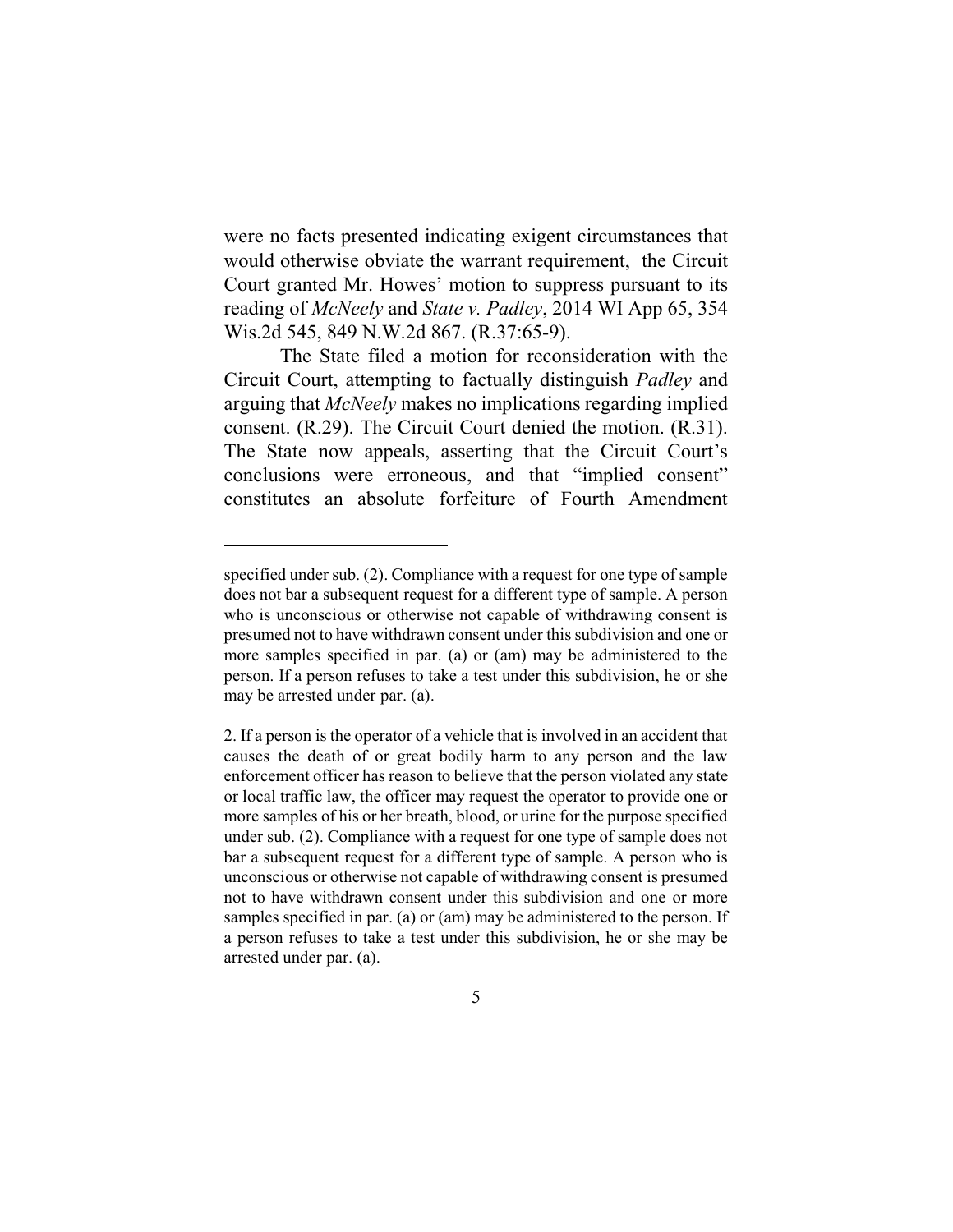protections for unconscious or incapacitated persons, and that the relevant provisions of  $\S$ § § 343.305(3)(ar) and (b) provide law enforcement the unassailable authority to draw blood from unconscious or incapacitated persons so long as they can prove mere operation of a motor vehicle and the "[detection] of any presence of alcohol— no other prerequisite, i.e. a warrant, actual contemporaneous consent, or a showing of exigent circumstances, is required.

#### **ARGUMENT**

- I. THE CIRCUIT COURT CORRECTLY CONCLUDED THAT WIS STAT. §§  $343.305(3)(ar)$  and (b) ARE UNCONSTITUTIONAL PER THE DICTATES OF *PADLEY* AND *MCNEELY.* THEREFORE, THE BLOOD TEST RESULTS SHOULD BE SUPPRESSED IN THIS CASE.
	- A. Introduction and Standard of Review applicable to a Circuit Court's finding that a statute is unconstitutional.

An appellate court should uphold a circuit court's findings of historical fact unless those finding are clearly erroneous. *Padley*, 2014 WI App 65, ¶ 15, 354 Wis.2d at559-60. The application of constitutional principles to those facts, however, presents a question of law subject to de novo review. *Id.*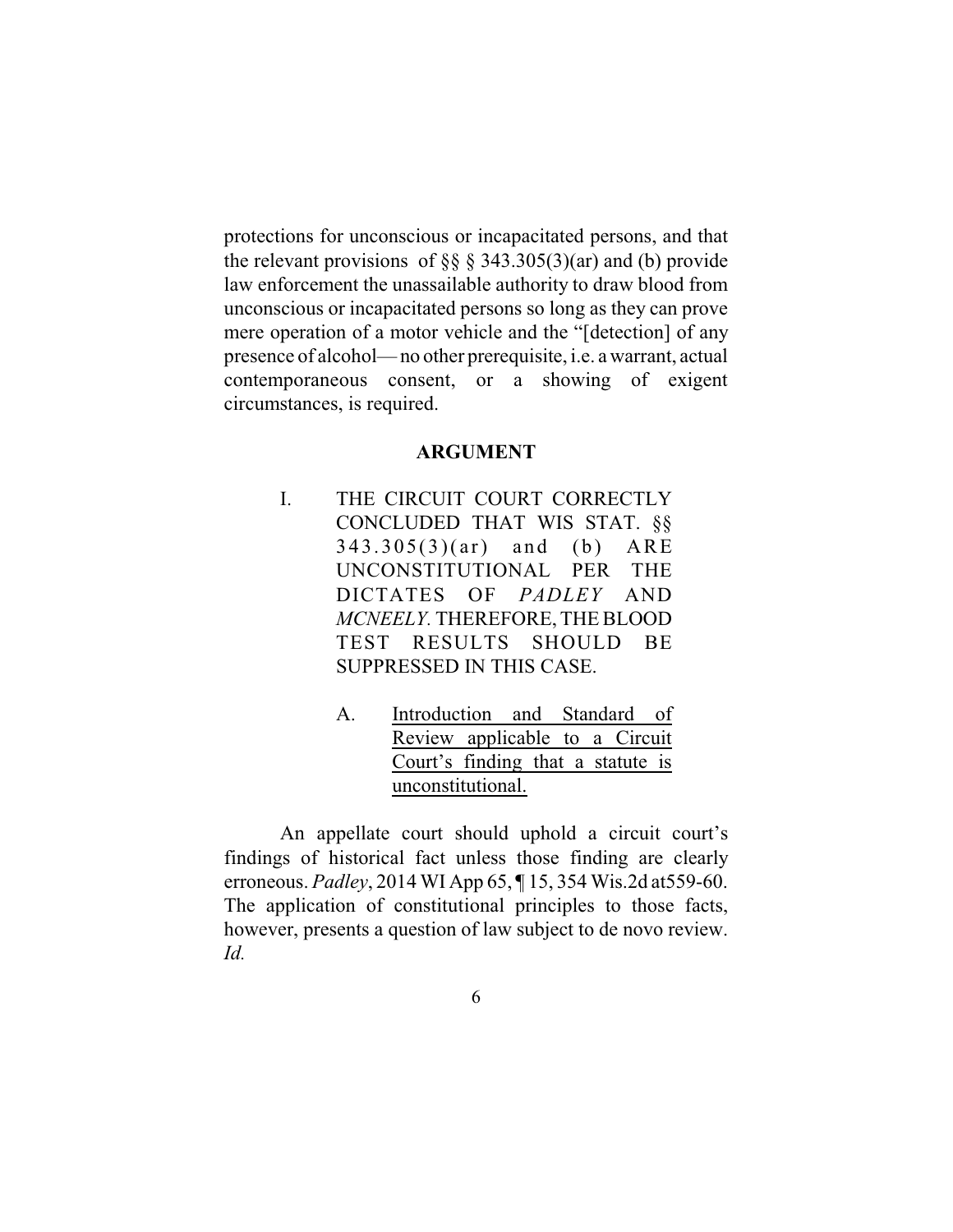Ultimately, this case turns on whether Wis. Stat.  $\S$ \$343.305(3)(ar) and (b) are constitutional.<sup>3</sup> The constitutionality of a statutory scheme is a question of law subject to de novo review on appeal. *State v. Ninham*, 2011 WI 33, ¶ 44, 333 Wis.2d 335, 360, 797 N.W.2d 451, 464. A statute enjoys a presumption of constitutionality that can only be overcome by a showing or proof that the statute is unconstitutional beyond a reasonable doubt. *State v. Smith*, 2010 WI 16, ¶ 8, 323 Wis.2d 377, 387, 780 N.W.2d 90, 95. A reviewing court may find that only a portion of a particular statute or scheme is unconstitutional, therein permitting the remaining valid portions of that statute to continue in effect. *In Interest of Hezzie R.*, 219 Wis.2d 848, 863, 580 N.W.2d 660, 664 (1998).

As far as he understands the distinction, Mr. Howes challenged the constitutionality of the "unconscious driver" provision on its face and the Circuit Court agreed that the law cannot be enforced under any circumstances. *Padley*, 2014 WI App 65, ¶ 35, 354 Wis.2d at 569. The factual background is necessary to provide context for how the controversy arose, but Mr. Howes believes his challenge is "as-applied" only insofar as his Fourth Amendment rights were personally violated by the State's conduct under the general auspices of the provisions in question when the blood draw was performed. In other words, he does not believe that any variation in circumstances (except for the crucial one–incapacitation, which brings him within the purview of the provision in the first place) would materially affect the analysis. The provisions in question are tantamount to a per se rule/exception to the warrant requirement and should therefore be void "from... beginning to the end." *Id.*

3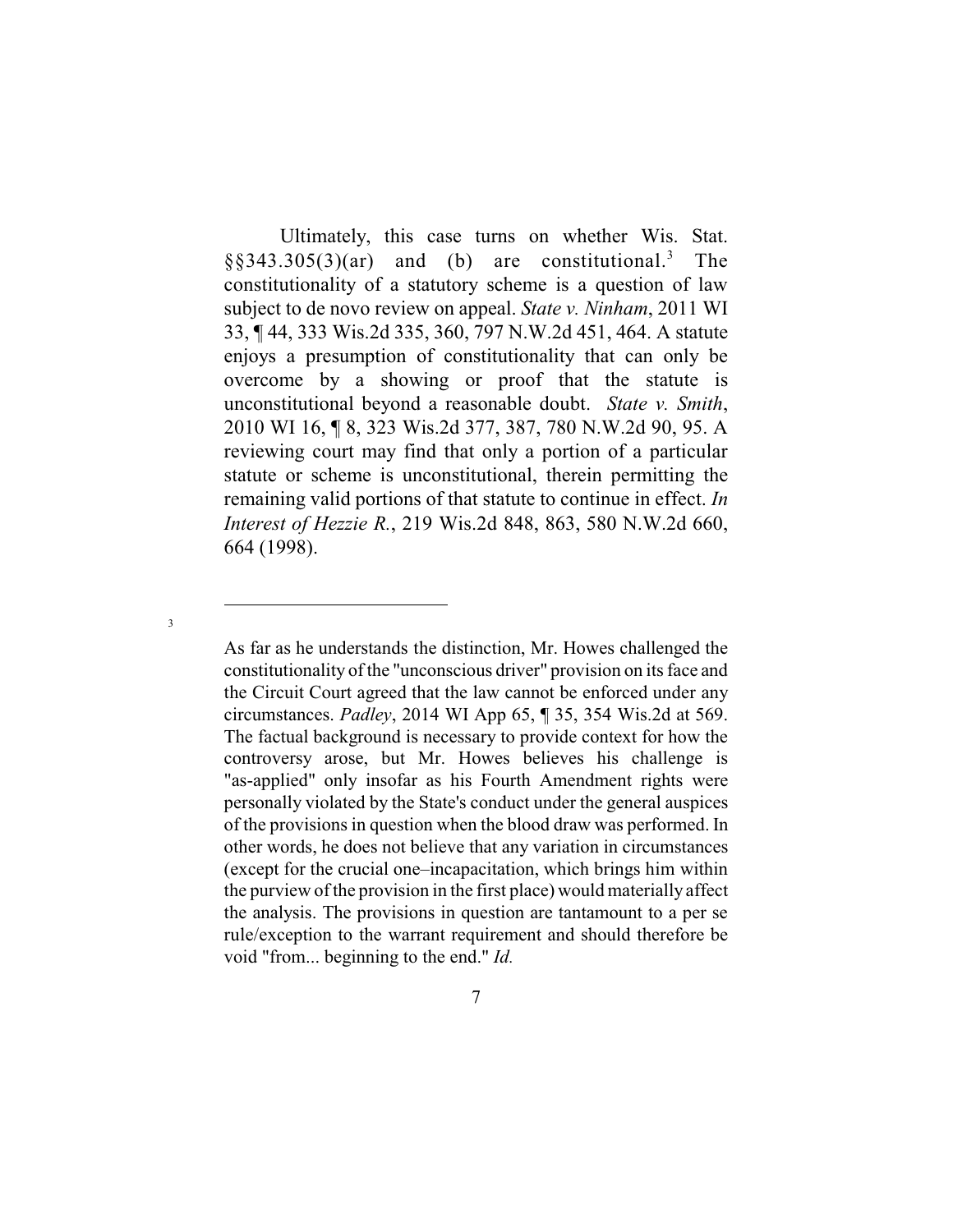In terms of summary factual findings immediately relevant to this appeal, the Court found that the law enforcement officer ordered the blood draw of an incapacitated Mr. Howes without a warrant, and that the facts did not lend themselves to any arguable exception to the Fourth Amendment's warrant requirement other than the erroneous one advanced by the State that was premised upon implied consent. (R.31:2, 6). It discussed the nuance of "implied consent" in explicating *Padley*, and reviewed the permissions granted by §§343.305(3)(ar) and (b) against the backdrop of *McNeely* and its contemporary vivification of the precepts originally expounded in *Schmerber v. California*, 384 U.S. 757, 88 S.Ct. 1826 (1966). In doing so, the Circuit Court explicitly acknowledged the presumption of constitutionality and the heavy burden necessary to overcome it before affirmatively finding that the "unconscious driver" implied consent provisions did not pass constitutional muster, as Mr. Howes alleged. (R.37:64-9; R.31).

Somewhat predictably then, Mr. Howes does not have much novel commentaryto add to the erudite analysis conducted by the Circuit Court in its written decision on the matter of the State's motion for reconsideration, which would be difficult to improve upon in terms of either clarity or thoughtfulness. (R.31). To put it plainly, Mr. Howes believes the Circuit Court got it right— that *McNeely* stands for the proposition that per se exceptions to the Fourth Amendment's warrant requirement are prohibited, that the "unconscious driver" provisions of Wisconsin's implied consent laws operate as such a categorical exception, and that, therefore, the provisions under controversy here are unconstitutional.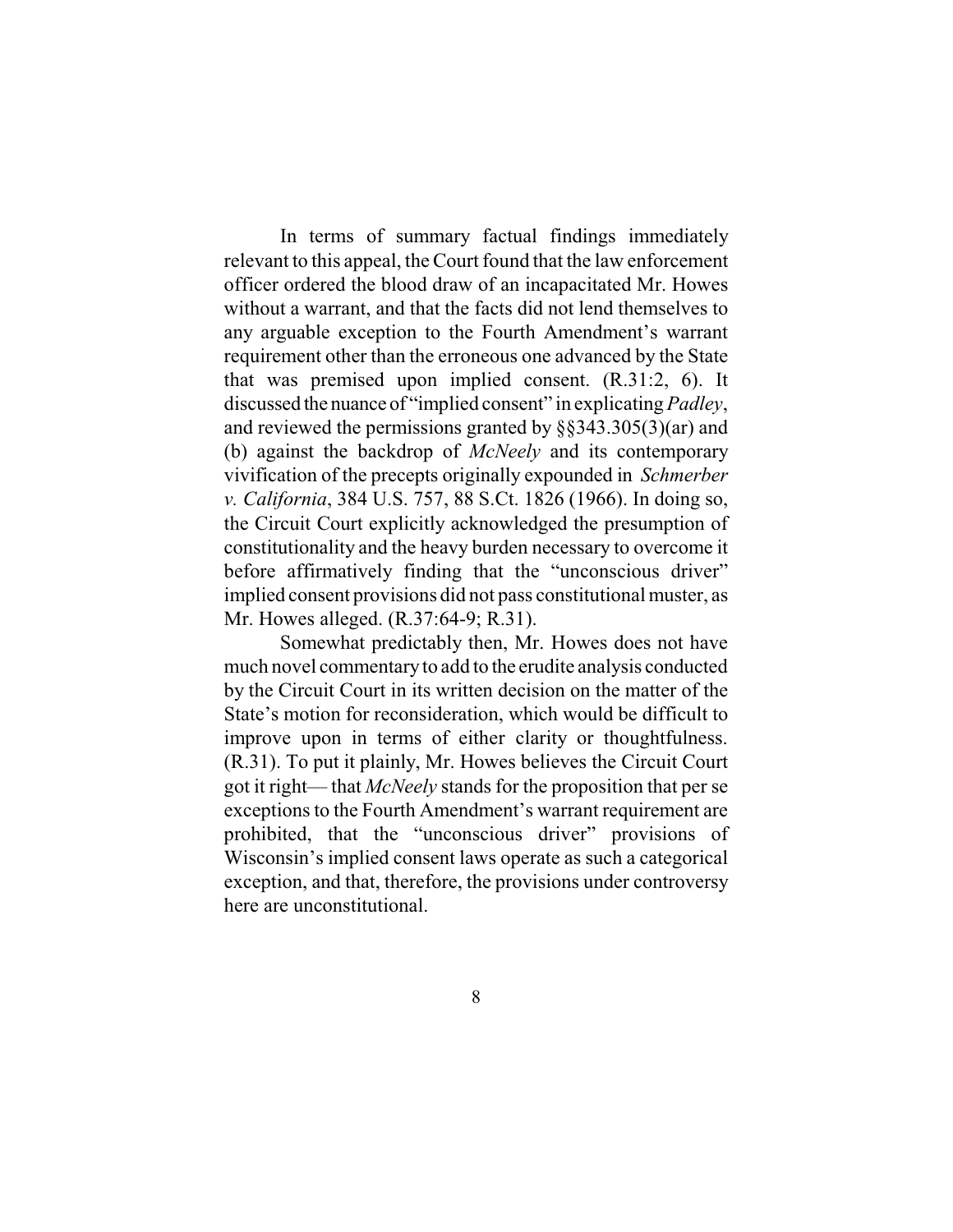B. Under Wisconsin law, "implied consent" does not mean the police enjoy *carte blanche* to physically force a blood draw.

Forced blood draws conducted by law enforcement constitute "searches" under the Fourth Amendment and are therefore required to be reasonable. *Padley*, 2014 WI App 65, ¶ 23, 354 Wis.2d at 562. In the absence of an established exception, warrantless searches are per se unreasonable and are therefore unlawful. *Id.* This is true even when the search is conducted following a lawful arrest. *McNeely*, 133 S.Ct. at 1558, 185 L.Ed. 696. In the context of a blood draw, the exceptions to the warrant requirement are more or less limited to (a) consent, or (b) a showing of exigent circumstances. There is no claim that exigent circumstances for purposes of exception to the warrant requirement presented in Mr. Howes' case. Thus, the State premises its argument on its (erroneous) construction of "consent".

The State incorrectly interprets the notion of "implied consent" as an invasive literal permission and/or absolute forfeiture of individual security and privacy rights, rather than an implicit agreement to be subject to codified penalties for noncompliance.<sup>4</sup> It persists in doing so despite the Court of

<sup>4</sup> Wis. Stat. § 343.305(2) reads:

IMPLIED CONSENT. Any person who is on duty time with respect to a commercial motor vehicle or drives or operates a motor vehicle upon the public highways of this state, or in those areas enumerated in s. 346.61, is deemed to have given consent to one or more tests of his or her breath, blood or urine, for the purpose of determining the presence or quantity in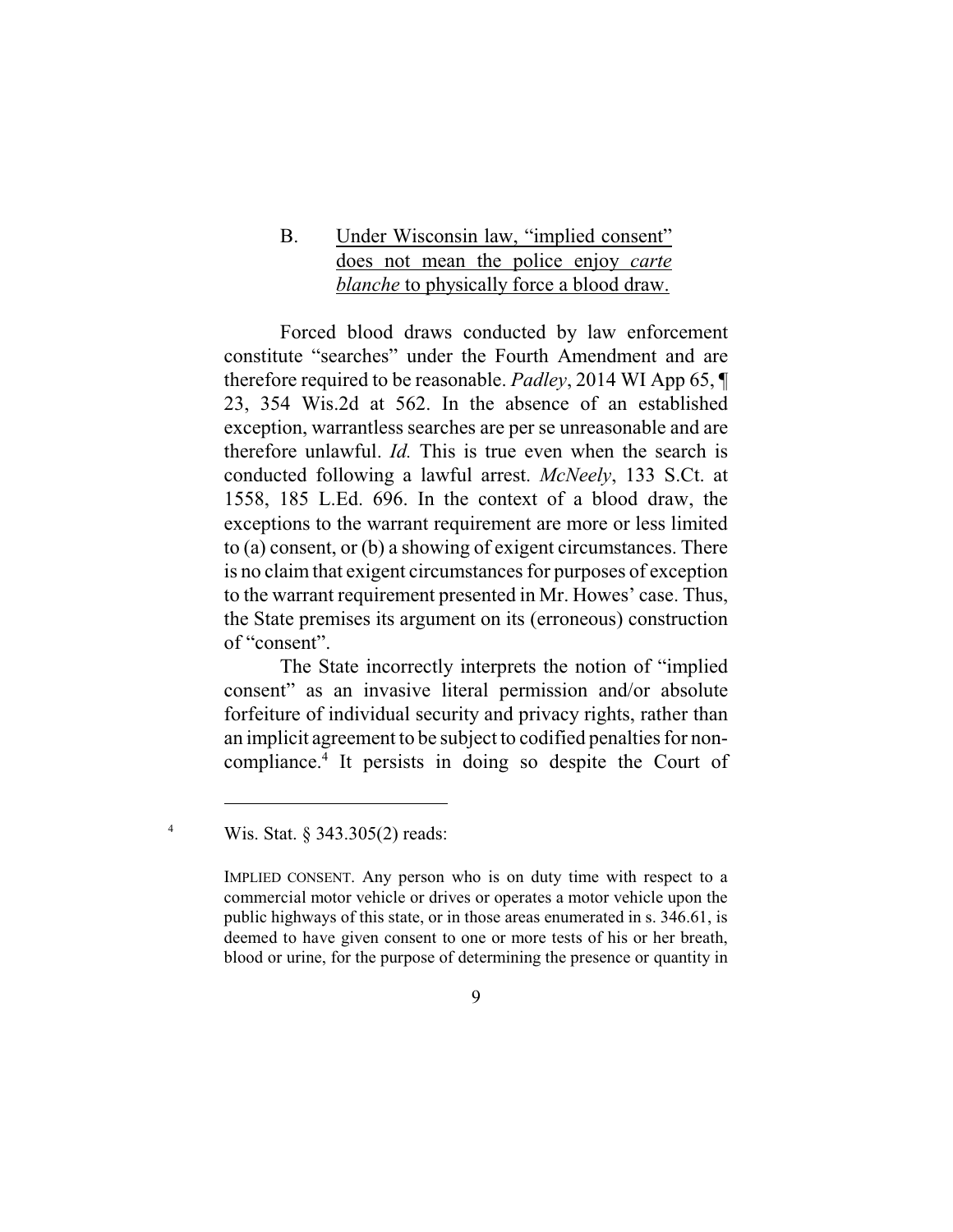Appeals' discussion in *Padley*, where the Court explicitly clarified the definition of implied consent in finding that Wis. Stat. § 343.305(3)(ar)2. (analogue/companion to the statutes at issue here) did not actually authorize police to conduct a search, and that "'implied consent' alone [cannot] 'serve as a valid exception to the warrant requirement." 2014 WI App 65, ¶ 37, 354 Wis.2d at 569. The *Padley* Court explained the limited scope of consequential permissions authorized under "implied consent", stating:

> [i]t is incorrect to say that a driver who consents to a blood draw after receiving the advisement contained in the "Informing the Accused" form has given "implied consent." If a driver consents under that circumstance, that consent is actual consent, not implied consent. If the driver refuses to consent, he or she thereby withdraws "implied consent" and accepts the consequences of that choice. See, e.g., *McNeely*, 133 S.Ct. at 1566 (Implied consent laws "impose significant consequences when a motorist withdraws consent."); *State v. Neitzel*, 95 Wis.2d 191, 203, 289 N.W.2d 828 (1980) ( "The entire tenor of the implied consent law [WIS. STAT. § 343.305 (1975) ] is ... that consent has already been given [at the time a person

his or her blood or breath, of alcohol, controlled substances, controlled substance analogs or other drugs, or any combination of alcohol, controlled substances, controlled substance analogs and other drugs, when requested to do so by a law enforcement officer under sub. (3) (a) or (am) or when required to do so under sub. (3) (ar) or (b). Any such tests shall be administered upon the request of a law enforcement officer. The law enforcement agency by which the officer is employed shall be prepared to administer, either at its agency or any other agency or facility, 2 of the 3 tests under sub. (3) (a), (am), or (ar), and may designate which of the tests shall be administered first.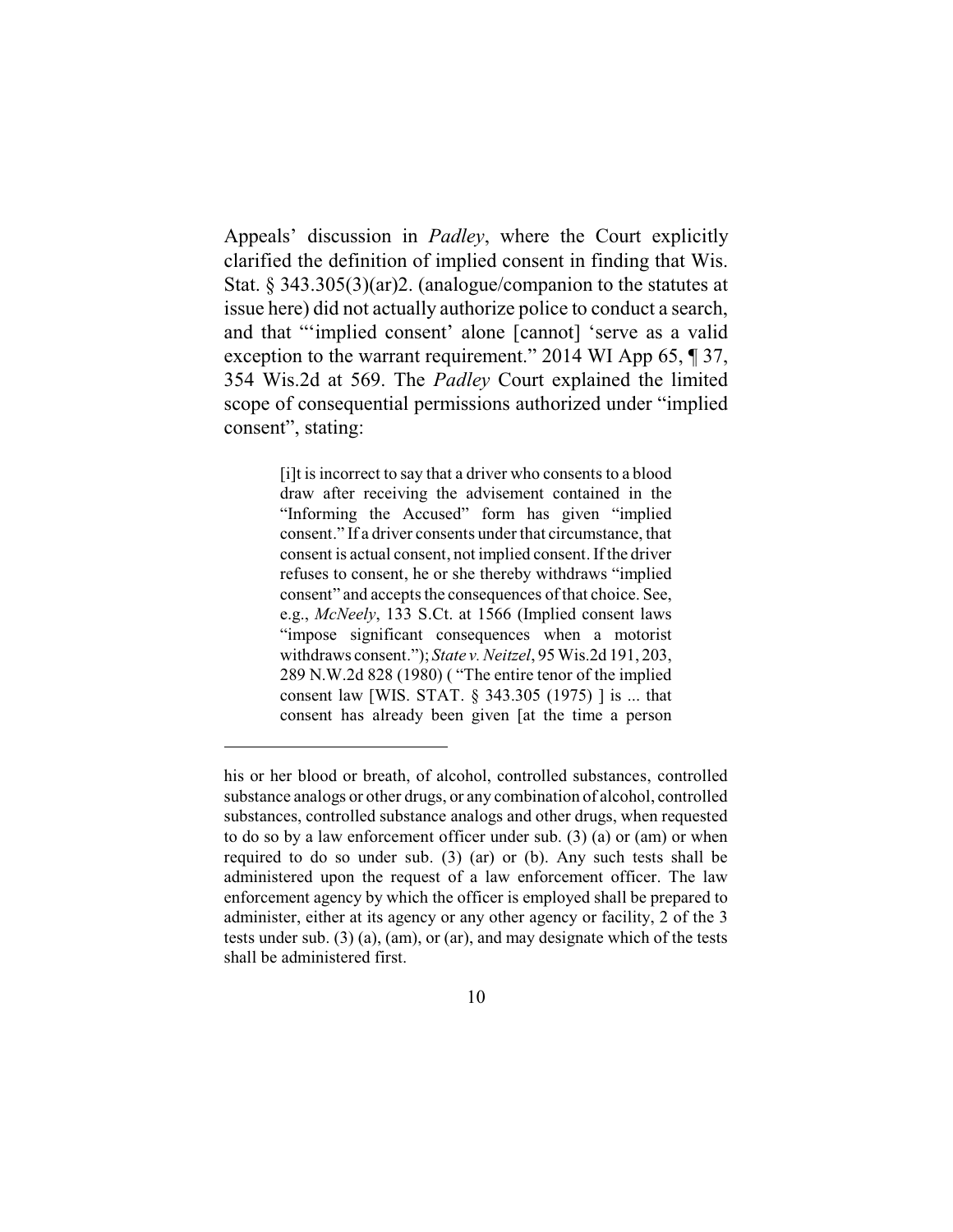obtains a license] and cannot be withdrawn without the imposition of the legislatively imposed sanction of mandatory suspension."); see also *State v. Krajewski*, 2002 WI 97, 125, 255 Wis.2d 98, 648 N.W.2d 385 (explaining that a driver can "withdraw[ ] consent" by "refus[ing] to provide a requested sample for testing")...

the implied consent law is explicitly designed to allow the driver, and not the police officer, to make the choice as to whether the driver will give or decline to give actual consent to a blood draw when put to the choice between consent or automatic sanctions. Framed in the terms of "implied consent," choosing the "yes" option affirms the driver's implied consent and constitutes actual consent for the blood draw. Choosing the "no" option acts to withdraw the driver's implied consent and establishes that the driver does not give actual consent. Withdrawing consent by choosing the "no" option is an unlawful action, in that it is penalized by "refusal violation" sanctions, even though it is a choice the driver can make...

[i]n this context,  $\S$  343.305(3)(ar)2. does not authorize searches, instead it authorizes police to require drivers to choose between giving actual consent to a blood draw, or withdrawing "implied consent" and suffering impliedconsent-law sanctions.

*Id.* at ¶¶ 38-40.

Though *Padley* did not involve an incapacitated driver, the Court there– in a footnote to the above-excerpted passage acknowledged the potential implications that its analysis of implied consent might present in such a context. *Id.* at ¶ 39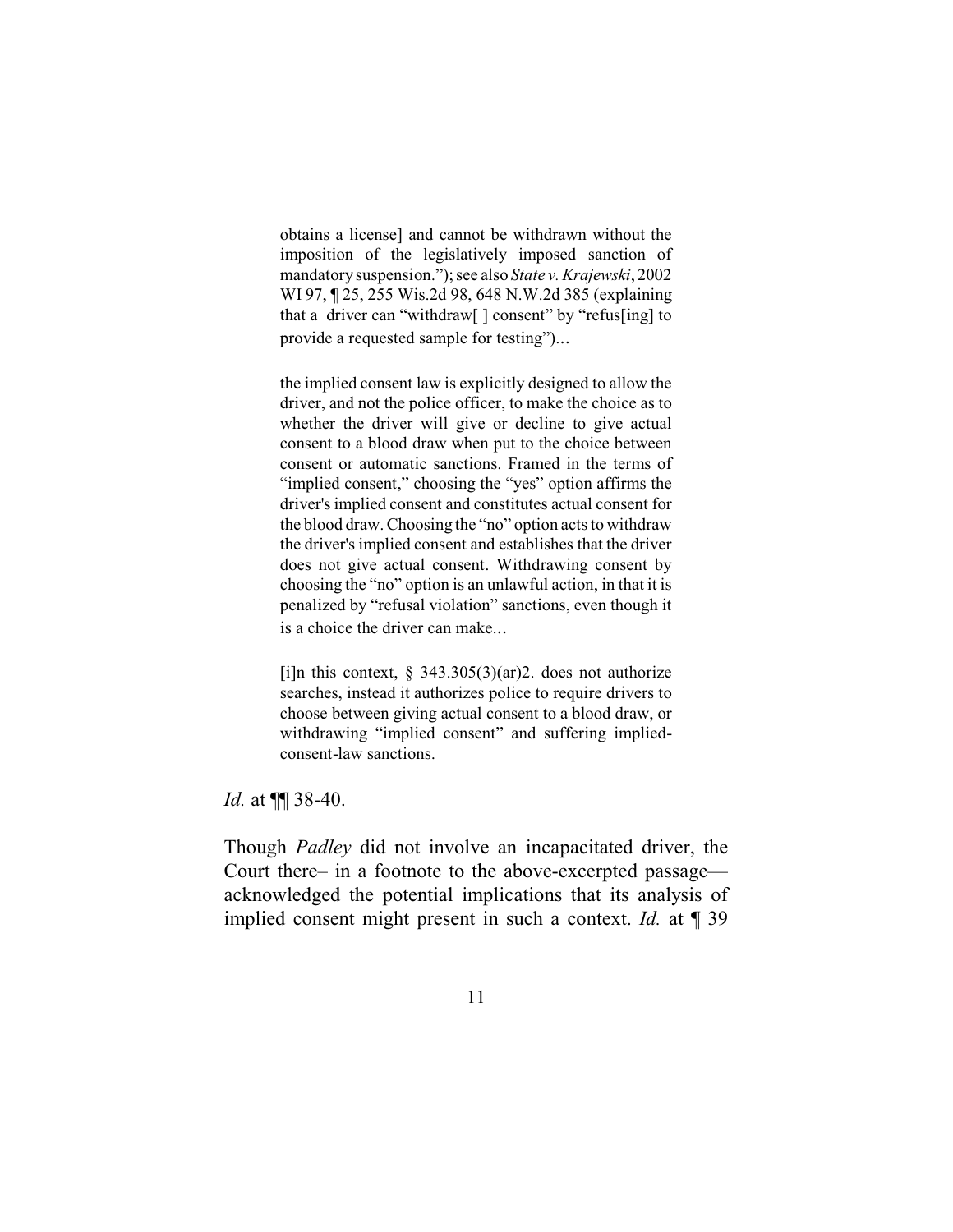fn.10.<sup>5</sup> In essence, the Court presciently observed that, as written, the fact that "implied consent" is transmogrified into actual consent by the "unconscious driver" provisions of the implied consent laws may provide an exception to its general holding that the informed consent statute provision it was reviewing was constitutional (insofar as it applied to conscious persons with the capacity to consent or refuse). Ultimately, *Padley* affirmed the constitutionality of Wis. Stat. §  $343.305(3)(ar)2$ . only to the extent that it allows law enforcement officers to compel a suspected offender to submit to a blood test by presenting them with the choice of compliance

<sup>5</sup> In its entirety, footnote 10 to paragraph 39 reads:

We acknowledge that there may be tension between the case law we summarize here and language in the implied consent law as amended by 2009 Wisconsin Act 163, which establishes that, at least in the context of incapacitated drivers, "implied consent" is a sufficient basis on which to proceed with a warrantless search. See WIS. STAT. § 343.305(3)(ar)2. Under § 343.305(3)(ar)2., a driver involved in an accident resulting in a death or great bodily harm who police believe committed a traffic law violation, and who is "unconscious or otherwise not capable of withdrawing consent [,] is presumed not to have withdrawn consent" and a blood draw "may be administered" to the driver. Thus, at least in the context of an incapacitated driver and in the limited context of § 343.305(3)(ar)2., implied consent is deemed the functional equivalent of actual consent. However, we need not address this tension further because, in the instant case, Padley has not called any court's attention to the incapacitated driver scenario and there is no question that Padley was treated by the deputy as a conscious driver who could give actual consent. Having acknowledged this tension, we will not reference the incapacitated driver aspect of  $\S 343.305(3)(ar)2$ . in this opinion each time that it could represent an exception to our analysis.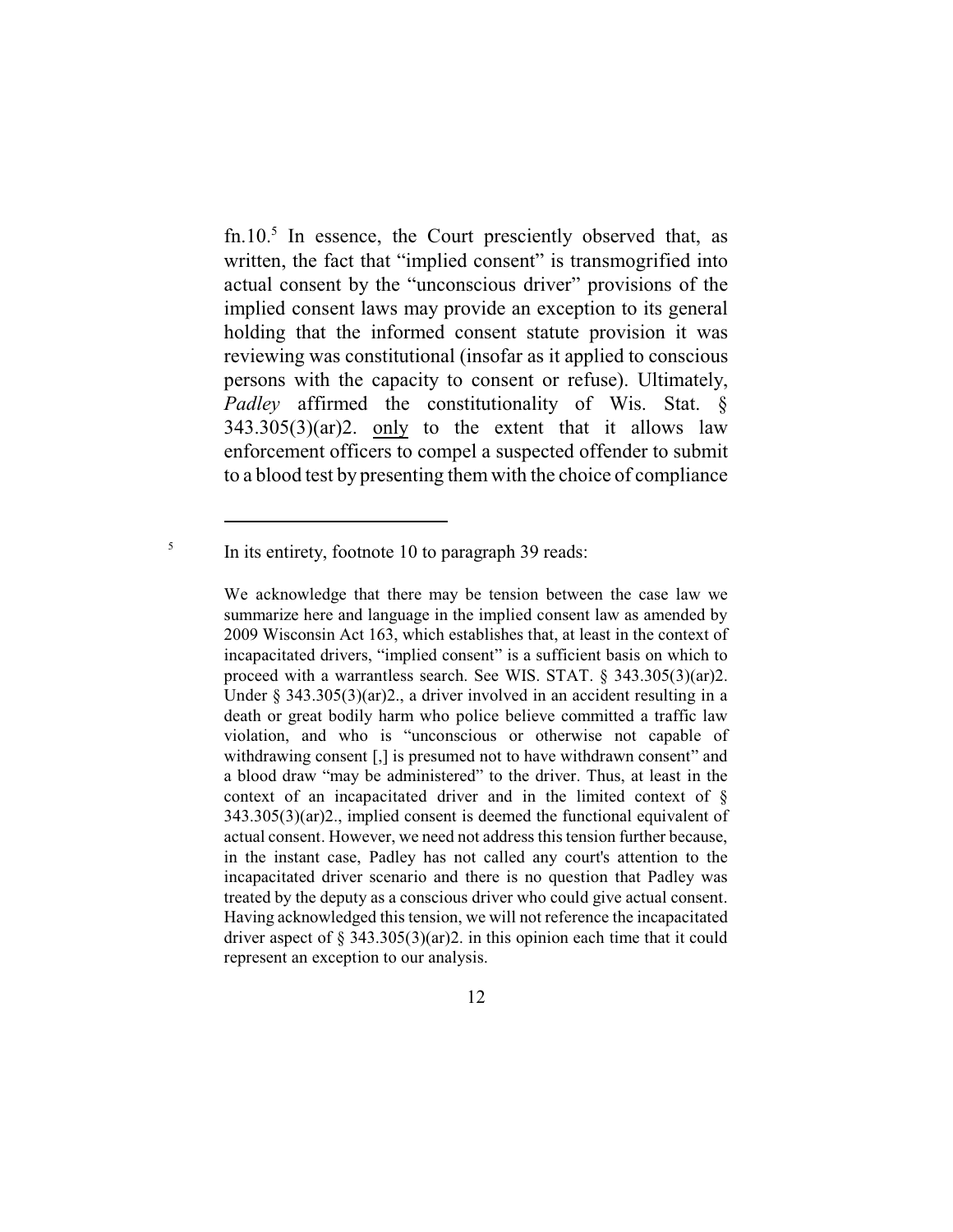or sanctions. It did not imply that a forced blood draw falls into the definition of implied consent law sanctions, nor did it validate any notion that implied consent may serve as a valid exception to the warrant requirement in the absence of express, contemporaneous consent to draw blood.<sup>6</sup>

The State insists that *Padley* was wrong, and therein, that the Circuit Court's conclusion in Mr. Howes' case carved out some sort of improper, *de facto* exemption from the implied consent law for unconscious persons. Again, this conclusion not only relies upon an erroneous view of what "implied consent" conceptually connotes, but collapses upon its own internal contradiction.<sup>7</sup> The only true "exemption" that the Circuit

6

7

This same type of contradiction is also evident in the State's insistence that the language in  $\S$ § 343.305(3)(ar) and (b) "cannot reasonably be read as referring to a different consent than that which applies in the rest of the

The State cites a litany of cases in section I.C of its brief to suggest that "implied consent" is the equivalent of actual consent, most of which were considered by the Court in *Padley*, and none of which are necessarily inconsistent with the holding there per the State's own recapitulation of each of the cases' respective decisions. Moreover, Mr. Howes would note that the holdings cited by the State are not consistent as a body of law themselves, as admitted by the State at pages 16 and 17 of its brief. The disagreement as to whether implied consent is given when licensed or upon mere operation highlights the absurdity in the contention that implied consent and actual consent to a Fourth Amendment search are categorically interchangeable. If we cannot agree when implied consent attaches under the statute, how can we conclusively say if or when it ever supplants the consent necessary to permit a constitutionally sound warrantless search to proceed?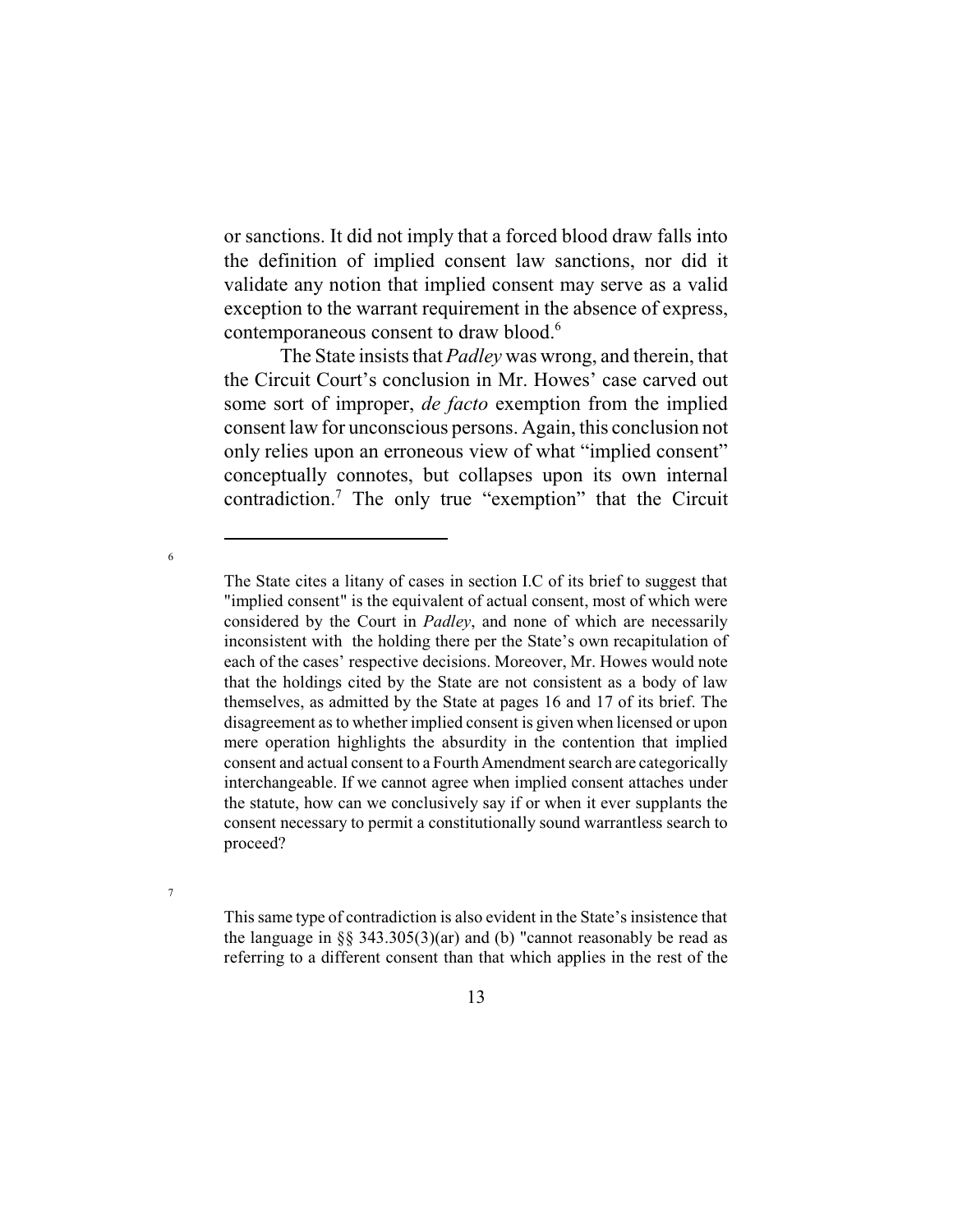Court's holding delivers is the same "exemption" claimed by conscious drivers who refuse to submit to an evidentiary test i.e. the non-administration of the sought test in the absence of a warrant or exigent circumstances.<sup>8</sup> Just like their conscious counterparts, unconscious drivers would not be exempt fromthe test altogether; the proverbial 'ball' is still firmly within in the State's 'court'. It is simply incumbent upon the State— in the

8

Mr. Howes would concede that an unconscious person would be, as a practical matter, "exempt" from refusal sanctions for non-compliance with a request for testing made pursuant to implied consent laws. However, he submits that the State's lamentation at its immediate inability to sanction an unconscious person for non-affirmative conduct is hardly a reason to presume that such a personal invasion is authorized. Nothing in the Circuit Court's holding (or *Padley*) intimates that the State would be deprived wholesale of an opportunity to administer the chemical test. Rather, the Circuit Court's holding by way of *McNeely* and *Padley* just ensures that the same constitutional safeguards are afforded irrespective of an individual's consciousness orlack thereof. If a conscious person has the constitutionally afforded right to require the State to procure a warrant or prove application of a valid exception to the warrant requirement, that same right ought to be afforded to an unconscious person. Presuming the opposite would seem manifestly unjust.

implied consent law," while simultaneously doing just that by necessary implication. (State's Brief p. 29). If confirmatory consent from a conscious person is a prerequisite to constitutionality of a blood draw– meaning that "implied consent" alone in that context is not enough— how can it suffice where a person is unconscious? It's paradoxical to argue that the same "implied consent" is sufficient to pass constitutional muster in one context but not another immediately after asserting that the only reasonable interpretation of the law would require that the same standard be met no matter the circumstance.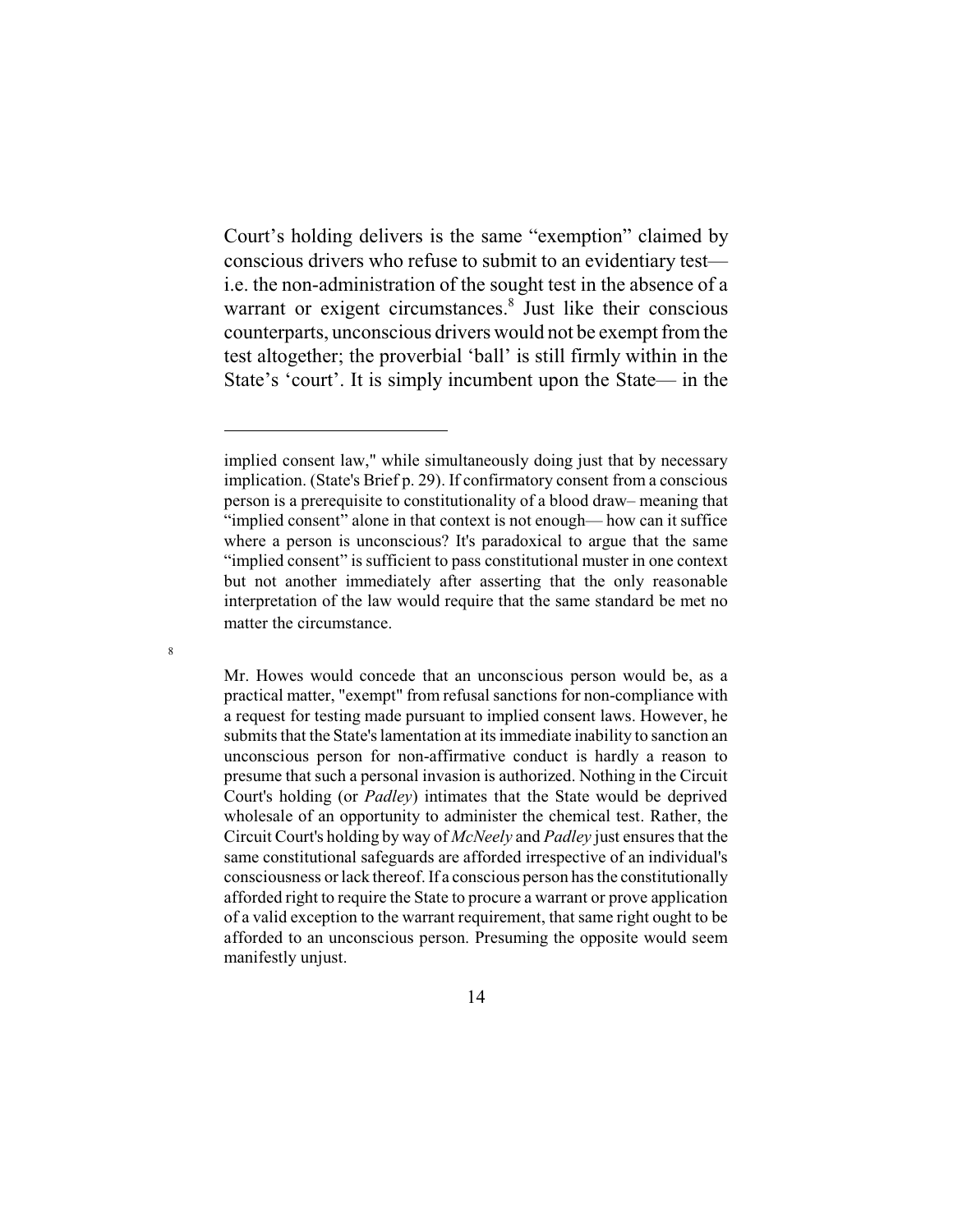absence of confirmatory, contemporaneous consent— to come up with either a warrant or a showing of exigent circumstances before the test is administered.

Finally, any notion that the State's position on consent has a basis in good-standing legal precedent is a fiction rendered obvious by the fact of law enforcement agencies' changes in policyand procedure in the wake of *McNeely*. If implied consent could suffice as actual consent (given at the time of licensure per the State's reasoning) then there would be no need for a law enforcement officer to ever apply for a warrant in order to initiate a blood draw. To extend the logic even further and as far as pre-*McNeely*— reading the "Informing the Accused" form would seemingly be rendered superfluous— after all, consent for the search has already been given, like the State says. (State's Brief p.17, 25). The obvious obverse implication of the State's acknowledgment that "implied consent" can be revoked is that implied consent is neither absolute nor an adequate substitute for the actual consent necessary to initiate a blood draw in the absence of a warrant and where no other exceptions to the warrant requirement apply.

> C. Wis. Stat. §§ 343.305(3)(ar) and (b) create a per se rule permitting a warrantless search in the absence of any valid exception to the warrant rule, i.e. actual consent or exigent circumstances, in violation of *McNeely* and therein, the Fourth Amendment.

With all due respect, the bulk of the State's brief consistently reiterates a few minor variations on the same basic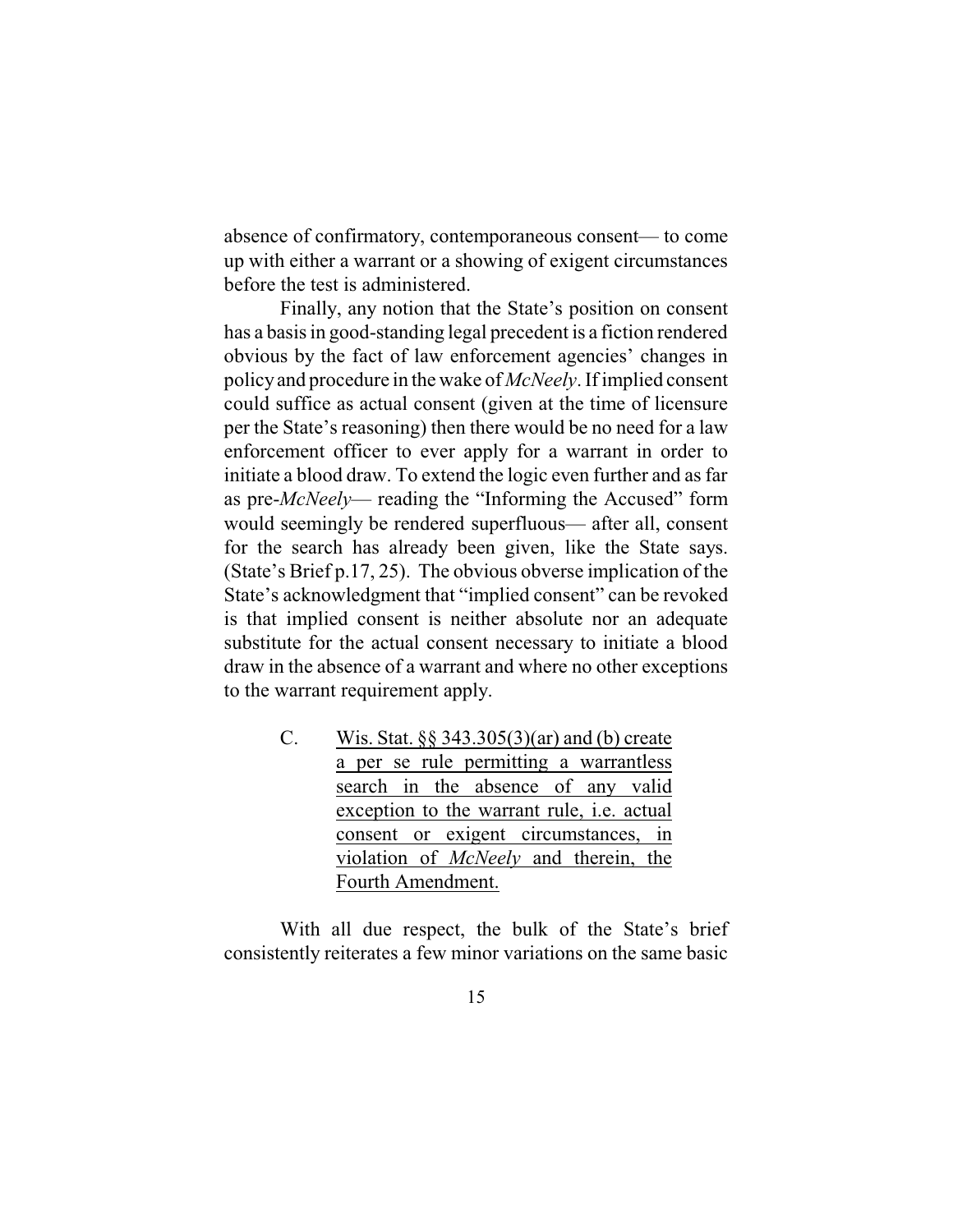theme that— despite the explicit, contradictory commentary in the very recent *Padley* decision—"implied consent" authorizes warrantless blood draws in unconscious persons. Accordingly, as far as Mr. Howes understands, the State believes that no further inquiry is really required. The State does not meaningfully address the holding in *McNeely*, or appear to acknowledge its significance with respect to the Circuit Court's holding in this case. Given the tenor and content of the Circuit Court's written decision denying the State's motion for reconsideration, Mr. Howes submits that the State has largely missed the forest for the trees. While *McNeely* may not have directly addressed analogues of the express provisions on trial here, its underlying logic and reasoning seem resoundingly clear: per se exceptions to the warrant requirement are not permissible, nor in consonance with the "totality of the circumstances" approach espoused in *Schmerber* as the proper rubric by which to determine the "reasonableness" of a search. 133 S.Ct. 1559-60. Mr. Howes submits that the Circuit Court was hardly inscrutable in its progression of logic on this point (with its emphasis on "irrebuttable presumptions") and so Howes admits a certain bemusement at the State's characterizations of the Circuit Court's holding that suggest anything to the contrary.

To wit, in its written decision denying the State's motion for reconsideration, the Court stated:

> I would like to clarify the significance of the *McNeely* case in my reasoning. In *Missouri v. McNeely*, 133 S.Ct. 1552 (2013), the Court reaffirmed that a blood draw is a search under the Fourth Amendment. A warrant is required unless there is a recognized exception. That is true even when the search is conducted following a lawful arrest. *Id.* At 1558.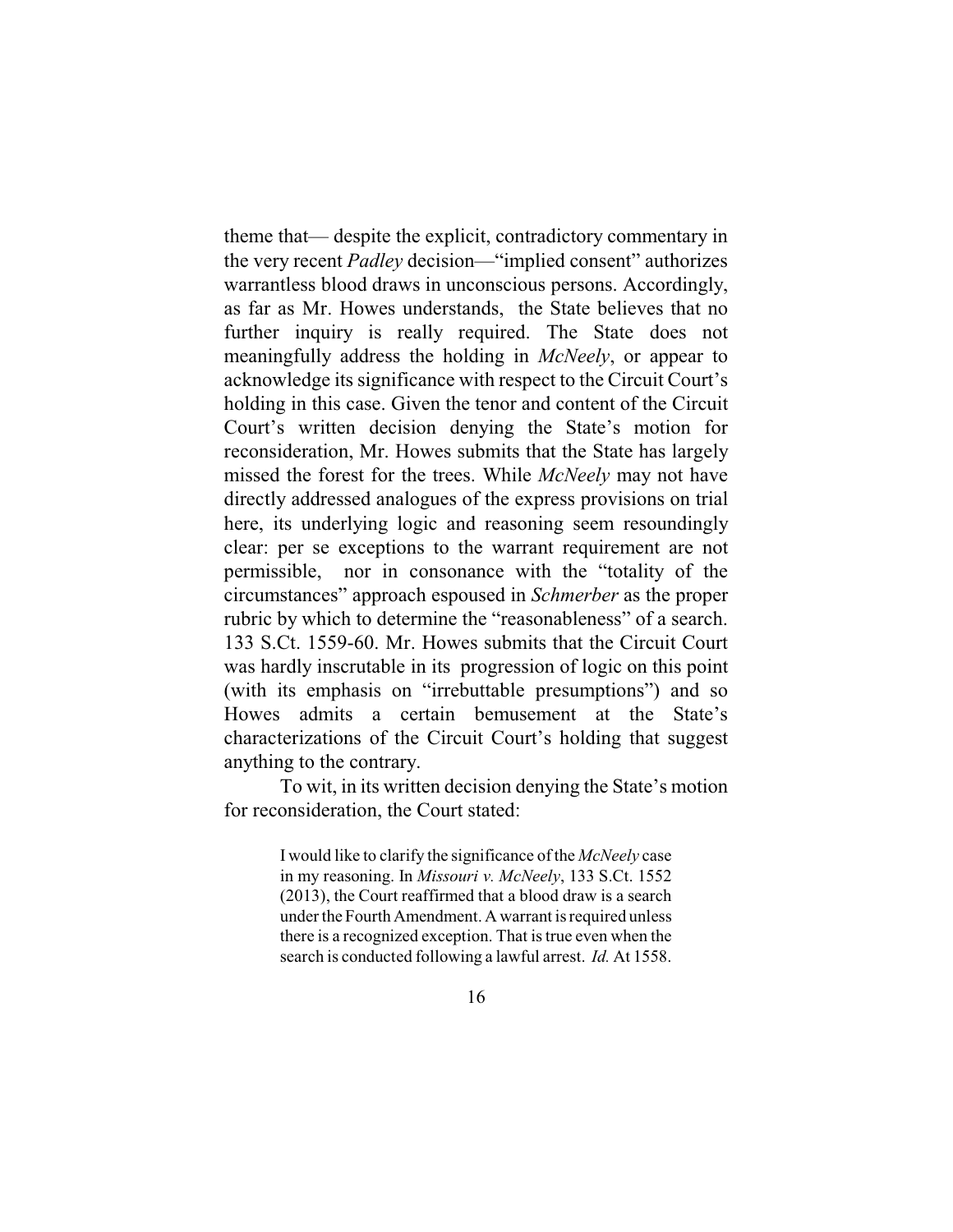The natural metabolization of alcohol in the bloodstream is not a per se exigency so as to justify an exception to the warrant requirement. Whether the dissipation of alcohol presents an exigency must be determined on a case-bycase basis considering the totality of the circumstances. *Id.* at 1563

Before *McNeely*, some courts, including our supreme court, were of the view that, provided there was probable cause, the dissipation of alcohol categorically constituted an exigent circumstance, rendering a warrant unnecessary. *See, State v. Bohling*, 173 Wis.2d 529 (1993). *Bohling* is no longer good law, *see*, *State v. Reese*, 353 Wis.2d 266, ¶ 18 (2014).

So, the blood draw in our case needs to fit within a recognized exception to the warrant requirement in order to pass constitutional muster. The exception advanced by the state here is consent, invoking the provisions of the implied consent law referred to above. Our statutes, however, cannot authorize something that the Fourth Amendment prohibits.

(R.31, p.3). The Fourth Amendment prohibits categorical exceptions to the warrant requirement dictating that warrantless searches are per se unreasonable, which is what § 343.305(3)(ar) and (b) effectively create. As written, the "unconscious driver" provisions constitute the functional equivalent ofthe categorical rule that dissipation of alcohol comprises an exigent circumstance— a maxim quashed by *McNeely*.

To be more specific, the Supreme Court in *McNeely* held that "while the natural dissipation of alcohol in the blood may support a finding of exigency in a specific case...it does not do so categorically." 133 S.Ct. 1563. Pointedly, it concluded that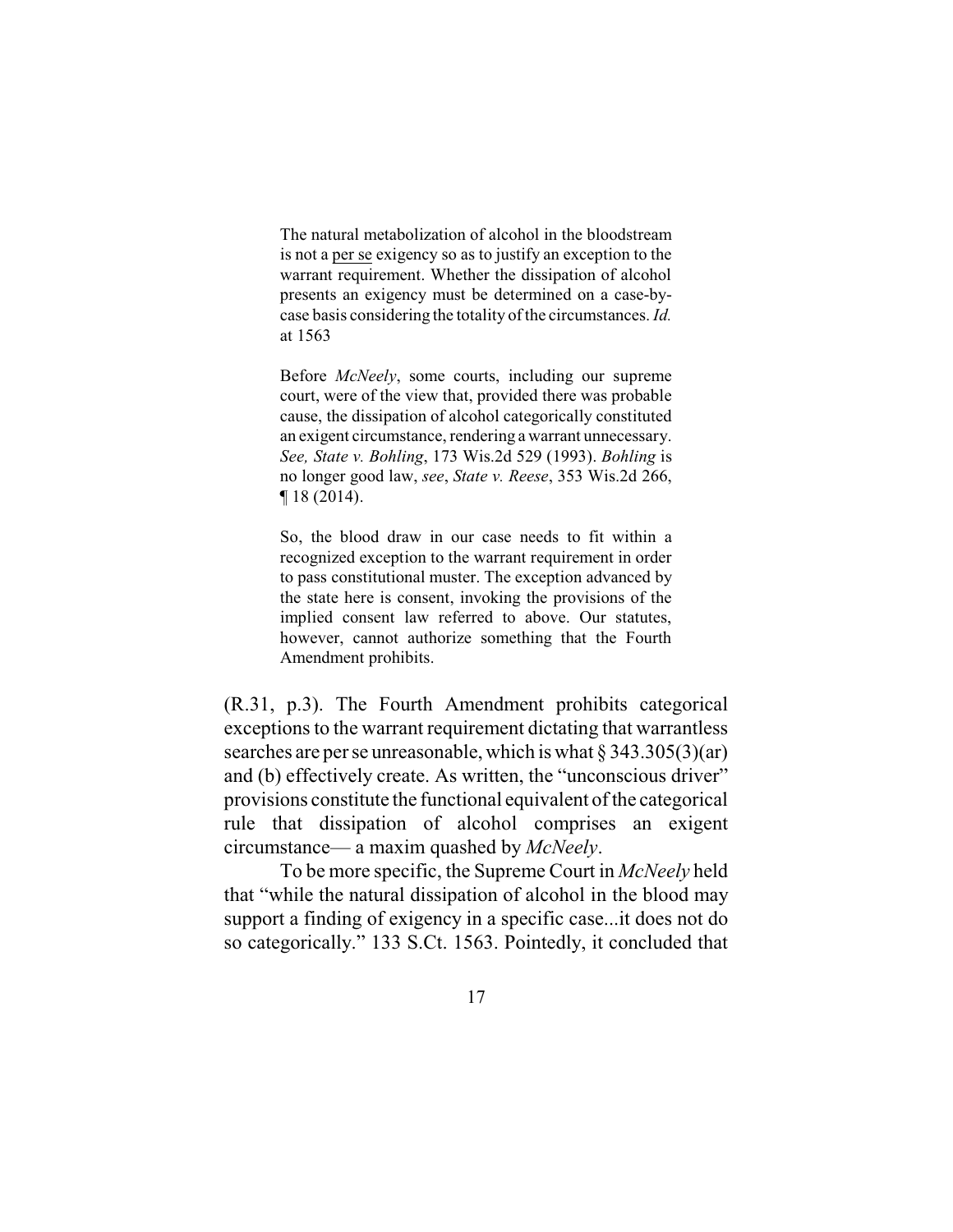"[w]hether a warrantless blood test of a drunk-driving suspect is reasonable must be determined case by case based on the totality of the circumstances."*Id.* By way of that proclamation, Mr. Howes submits that *McNeely* stands for the proposition that per se exceptions to the warrant requirement are prohibited under the Fourth Amendment. Each case must be examined in totality.If the *McNeely* court considered implied consent a valid per se exception to the warrant requirement, there would have been no need to draft the opinion in the first place— the Court could have just relied on Missouri's analogous "implied consent" involved in that case. *Id.* at 1557.

In any event, Mr. Howes understands the Circuit Court's ultimate holding to be that the Wisconsin statutes under scrutiny in this case, §§ 343.305(3)(ar) and (b), create an "irrebuttable presumption" that "cannot be reconciled with the Fourth Amendment's warrant requirement" as affirmed and clarified by the logic and analysis in *McNeely*. (R.31:1). The State, while not directly engaging that proposition, cites *State v. Piddington*, 2000 WI App 44, 233 Wis.2d 257, 607 N.W.2d 303, *State v. Disch*, 129 Wis.2d 225, 385 N.W.2d (1986), and *State v. Wintlend*, 2002 WI App 314, 258 Wis.2d 875, 655 N.W.2d 745, along with some related progeny, to generally support their objection to any assertion that a blood draw based on implied consent alone runs afoul of the Fourth Amendment. While these cases can all be distinguished factually– *Piddington* and *Disch* concerned whether notice requirements under the implied consent scheme were met rather than the general constitutionality of warrantless blood draws, and *Wintlend* largely constitutes a study of the reasonableness of the coercive nature of the implied consent statute not entirely different from some of the discussion seen in *Padley*— they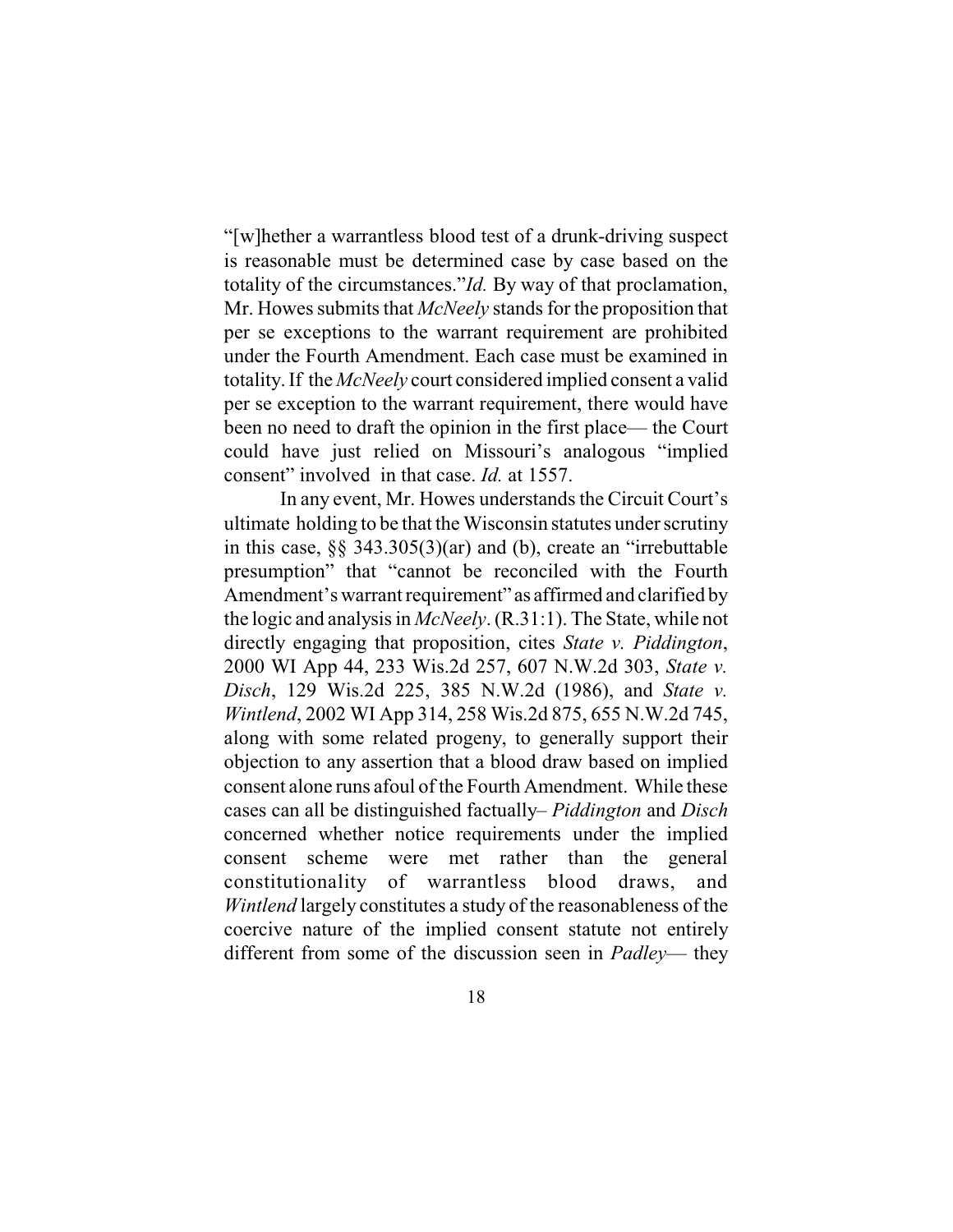collectively signify a more telling problem: they all are firmly anchored in the pre-*McNeely* canon.

Prior to McNeely, as the Circuit Court observed, some courts, including the Wisconsin Supreme Court, "were of the view that, provided there was probable cause, the dissipation of alcohol categorically constituted an exigent circumstance, rendering a warrant unnecessary." (R.31:3). By the time *Piddington* was written, that notion was apparently considered so self-evident that the only tie-in necessary to tether an analysis to a footing in established precedent was something along the lines of "[t]he Supreme Court in *Schmerber v. California*...held that a state-compelled blood test following a person's arrest for OMVWI does not violate the Fourth, Fifth or Fourteenth Amendments to the U.S. Constitution," before freely proceeding with further discussion.

Ignoring the extent to which this decades-old presumption permeated and crystallized in much of the attendant case law is part and parcel of the State's foremost conceit in its position, as this "constitutionally permissible" presumption originating with *Schmerber* in 1966— predates the very "unconscious driver" presumptions at issue here that the State considers so sacrosanct at least in part, ironically, due to their age. (State's Brief p. 32). The implied consent laws themselves were draftedwith the *Schmerber* presumption firmly ensconced as a matter of legal dogma, and therefore, much of the case law that previously touched upon these presumptions is predicated upon antiquated notions of "exigency" and underdeveloped, if not wholly misconstrued, extensions of *Schmerber* and the concept of categorical exception. The implied consent laws themselves are (almost certainly) directly premised upon the purported exigency created by alcohol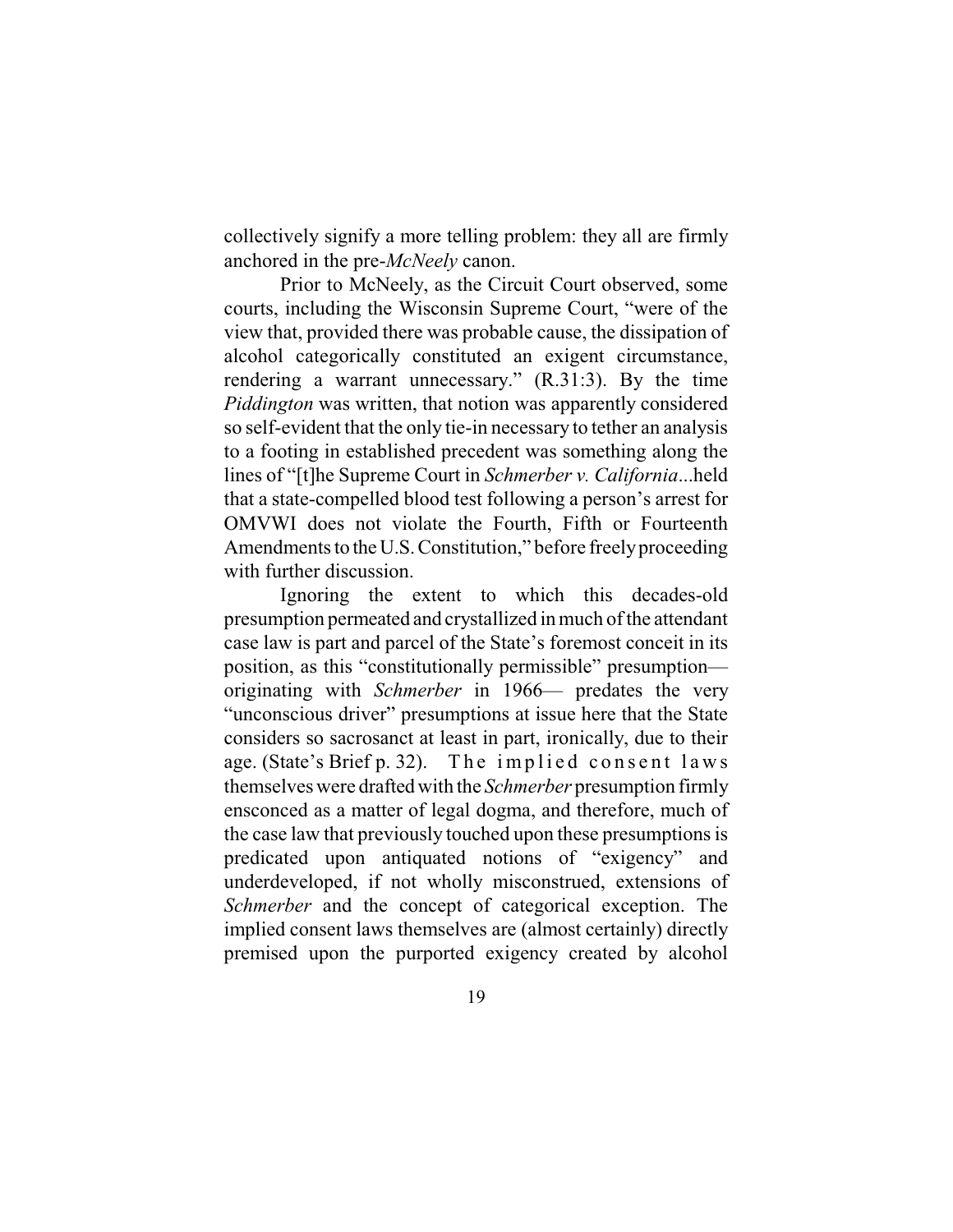dissipation — apparent in the fact that the statutes create the presumption of consent where a law enforcement officer "detects any presence" of alcohol or another controlled substance— which is precisely the fallacious conception of exigence that was expressly repudiated by *McNeely*. If the dissipation of alcohol in a conscious person does not present a per se exigency for purposes of an exception to the warrant requirement, how can the mere detection of "any presence" of alcohol in an unconscious person be construed to present one?

The undeniable truth of the matter is that the jurisprudential landscape, at least insofar as concerns the close question of the constitutionality of categorical exceptions to the warrant requirements, has now changed with *McNeely* and its embracement of modern realities in law enforcement<sup>9</sup> that coincides with its rejection of some of problematic developments from *Schmerber*. <sup>10</sup> A basic foundational premise upon which much of the pertinent case law relied, however obliquely, has been significantly altered— or perhaps, to state it more accurately— it has been restored to its original form, with years of nebulous outgrowth suddenly elided.

9

10

Mr. Howes would note that the Circuit Court included some instructive empirical remarks to this end at page 7 of its written decision denying the State's motion for reconsideration. (R.31:7).

See also *State v. Reese*, 2014 WI App 27, ¶¶ 16-19, 353 Wis.2d 266, 844 N.W.2d 396, and *State v. Foster*, 2014 WI 131, ¶¶ 31-40, 856 N.W.2d 847, for an overview of the *McNeely* effect with respect to Wisconsin law thus far.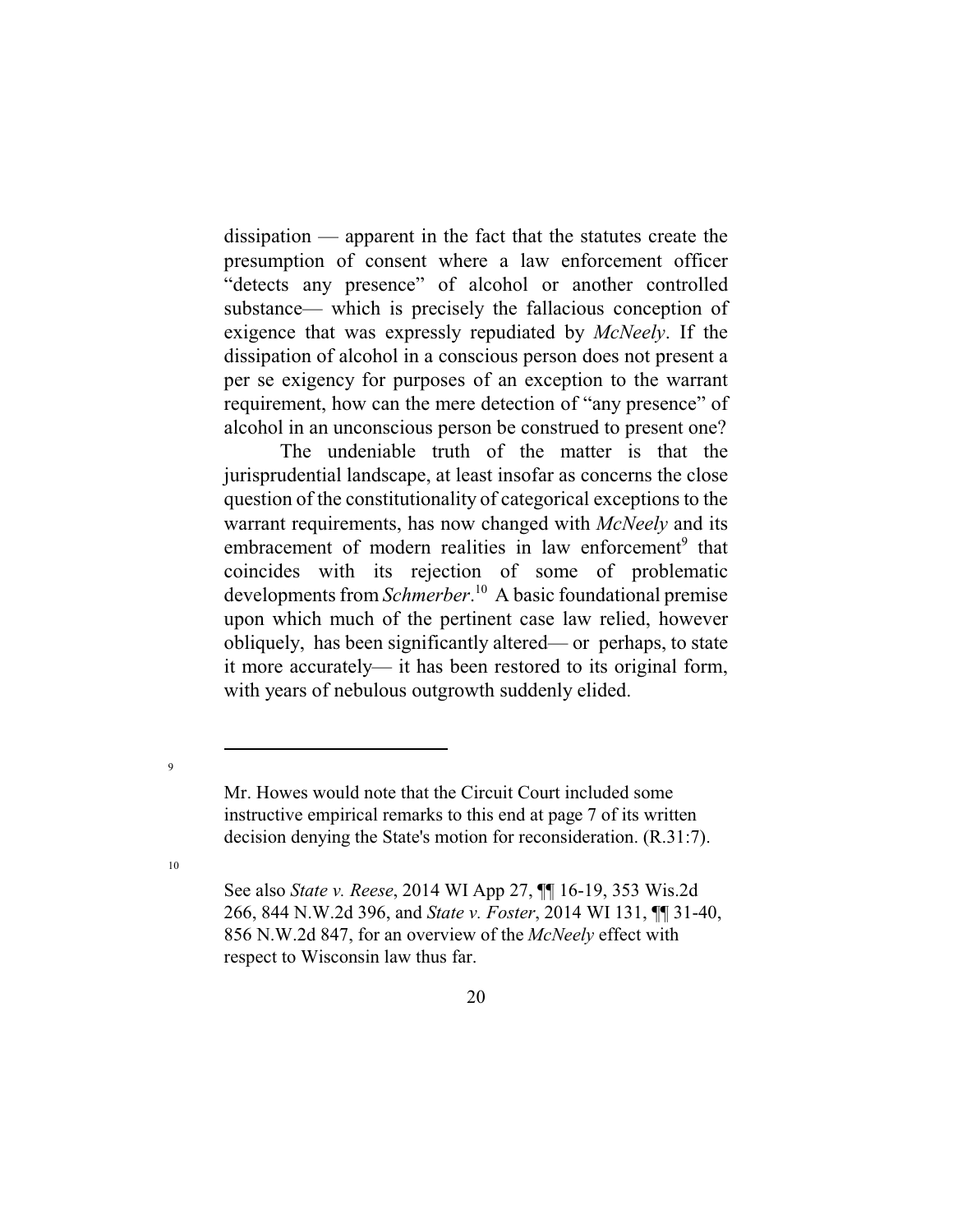As the Circuit Court observed, our statutes cannot authorize something that the Fourth Amendment prohibits. The Fourth Amendment, per *McNeely*, prohibits per se or categorical exception to the warrant requirement— including anypurported based upon "implied consent," which does not suffice in terms of actual, constitutional consent per *Padley*. Thus, the "unconscious driver" presumptions at issue here are invalid under the Fourth Amendment. A state could not pass legislation permitting police to freely search a home *sans*search warrant so long as no one is home to answer the door in order to object to it. The only valid basis for allowing otherwise would be a showing that "exigent circumstances" exist— a showing that cannot be made by any per se or categorical rule, but only upon an analysis of the totality of the circumstances. Because Wis. Stat. §§ 343.305(3)(ar) and (b) preclude such an analysis from taking place in the situations to which they purportedly apply, the Circuit Court correctly concluded that these statutes are constitutionally invalid.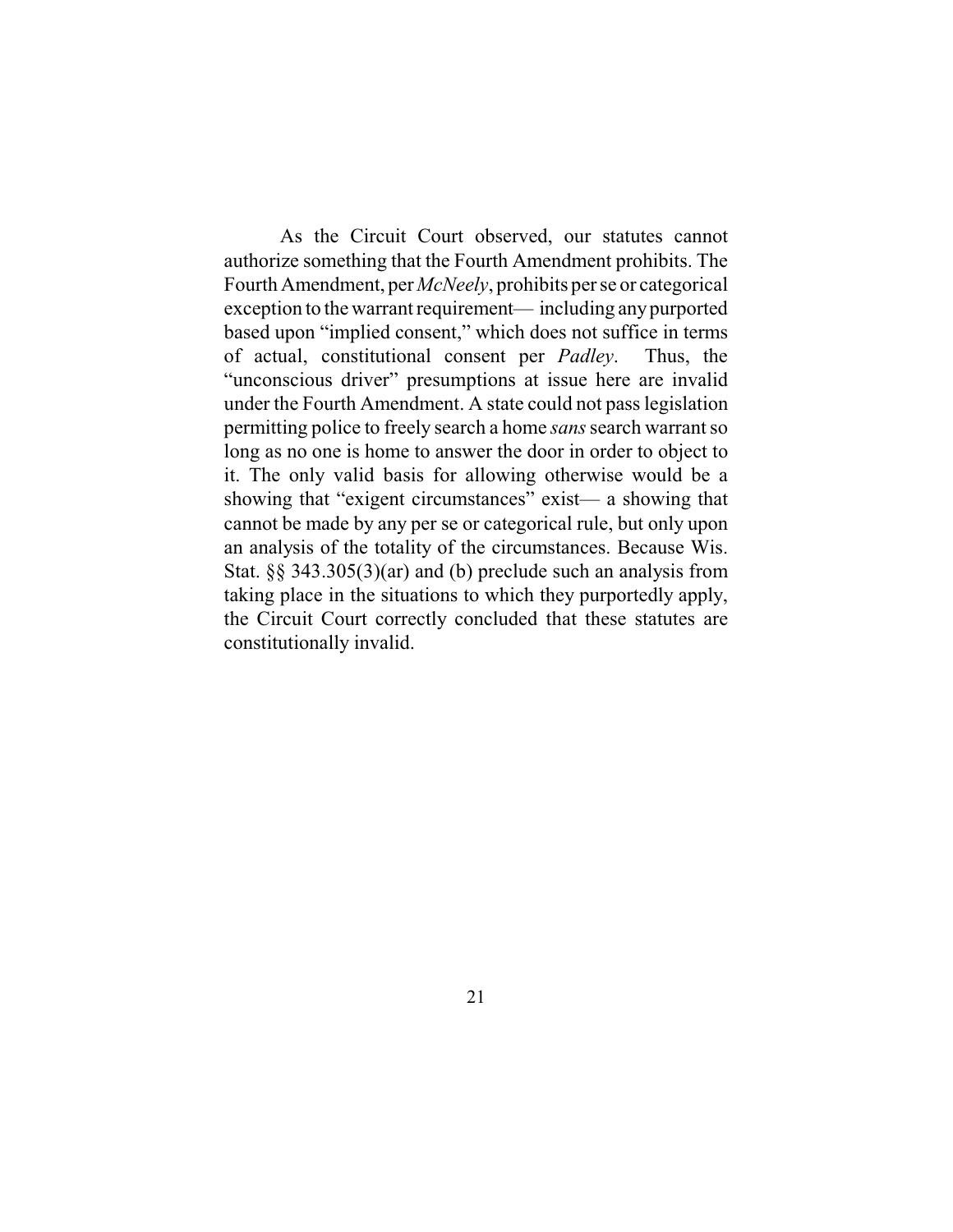#### **CONCLUSION**

For the foregoing reasons— because "implied consent" is not constitutional, actual consent, and because the "unconscious driver" provisions under scrutinytherein create an irrebuttable presumption and/or a categorical rule of exception to the warrant requirement that is irreconcilable with the Fourth Amendment— Mr. Howes respectfully asks this Court to affirm the judgment of the Circuit Court.

Dated this 29th day of January, 2015.

#### EISENBERG LAW OFFICES, S.C.

 $\mathcal{L}_\text{max}$  , where  $\mathcal{L}_\text{max}$  and  $\mathcal{L}_\text{max}$ 

Mark A. Eisenberg State Bar Number: 1013078 Jack S. Lindberg State Bar Number: 1083046 308 E. Washington Avenue P. O. Box 1069 Madison, WI 53701-1069 (608) 256-8356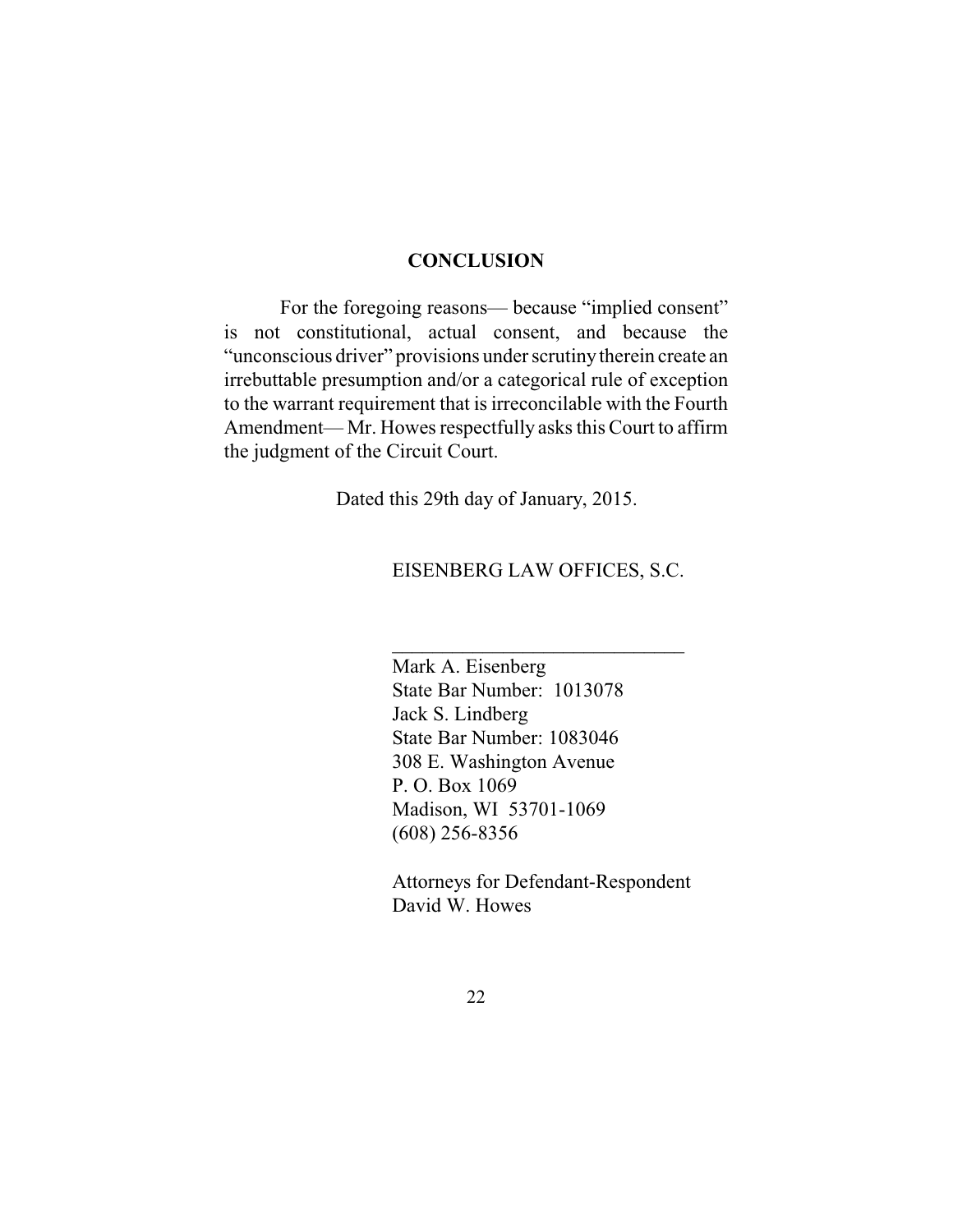#### CERTIFICATION OF BRIEF

I hereby certify that this brief conforms to the rules contained in § 809.19(8)(b) and (c) for a brief produced with a proportional serif font. The length of this brief is 5,869 words.

Dated this 29th day of January, 2015.

### EISENBERG LAW OFFICES, S.C.

 $\overline{\phantom{a}}$  , where  $\overline{\phantom{a}}$  , where  $\overline{\phantom{a}}$  , where  $\overline{\phantom{a}}$  ,  $\overline{\phantom{a}}$  ,  $\overline{\phantom{a}}$  ,  $\overline{\phantom{a}}$  ,  $\overline{\phantom{a}}$  ,  $\overline{\phantom{a}}$  ,  $\overline{\phantom{a}}$  ,  $\overline{\phantom{a}}$  ,  $\overline{\phantom{a}}$  ,  $\overline{\phantom{a}}$  ,  $\overline{\phantom{a}}$  ,  $\overline{\phantom$ 

Mark A. Eisenberg State Bar Number: 01013078 Jack S. Lindberg State Bar Number: 1083046 308 E. Washington Avenue P. O. Box 1069 Madison, WI 53701-1069 (608) 256-8356